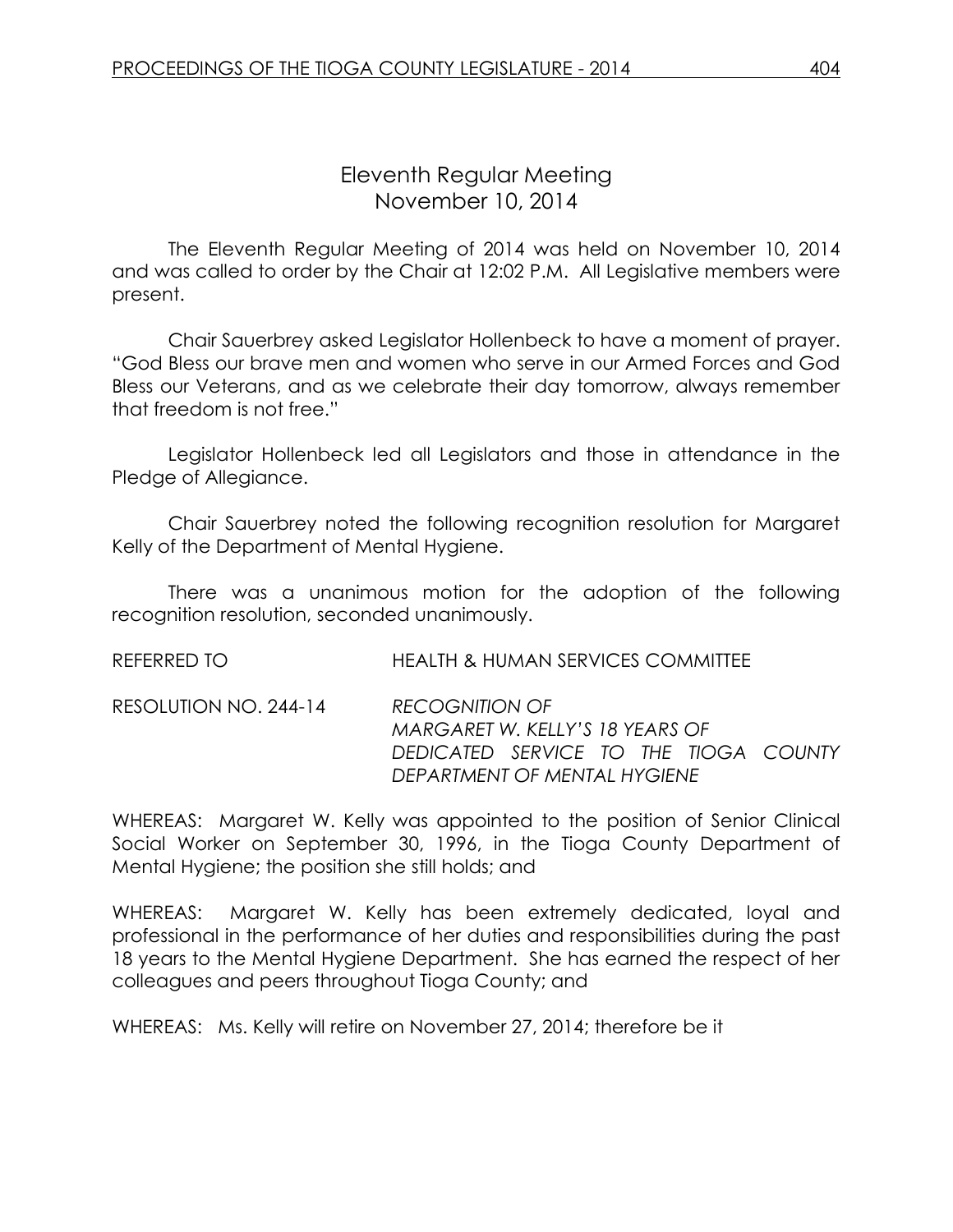RESOLVED: That the Tioga County Legislature, on its own behalf, as well as on behalf of the citizens of Tioga County, express sincere gratitude to Margaret W. Kelly for her over 18 years of dedicated and loyal service to the residents of Tioga County; and be it further

RESOLVED: That this resolution be spread upon the minutes of this meeting and a certified copy be presented to this outstanding employee, Margaret W. Kelly.

ROLL CALL VOTE Unanimously Yes – Legislators Hollenbeck, Huttleston, Monell, Sauerbrey, Roberts, Standinger, Sullivan, Weston, and Case.

No – None.

Absent – None.

RESOLUTION ADOPTED UNANIMOUSLY.

Chair Sauerbrey noted the following Proclamation regarding Adoption Awareness Month.

#### **PROCLAMATION**

This November marks the 24th annual National Adoption Month. November 22, 2014 is National Adoption Day. Our task is to find permanent homes for all our children. Tioga County has finalized 4 adoptions and has two more pending for 2014. Every child in America, every child in Tioga County deserves a permanent, loving family and home; and

WHEREAS: Tioga County adoptive families serve as a source of love, identity, self-esteem and support for children freed for adoption in Tioga County; and

WHEREAS: Tioga County adoptive families provide a safe and stable home and a nurturing environment where children freed for adoption have the opportunity to live full and productive lives; and

WHEREAS: Accepting responsibility for the care of these children has proven to be very rewarding for many adoptive parents; and

WHEREAS: Numerous public and private agencies work to increase the public's awareness of the needs of children freed for adoption, and the enduring and valuable contribution of adoptive families; and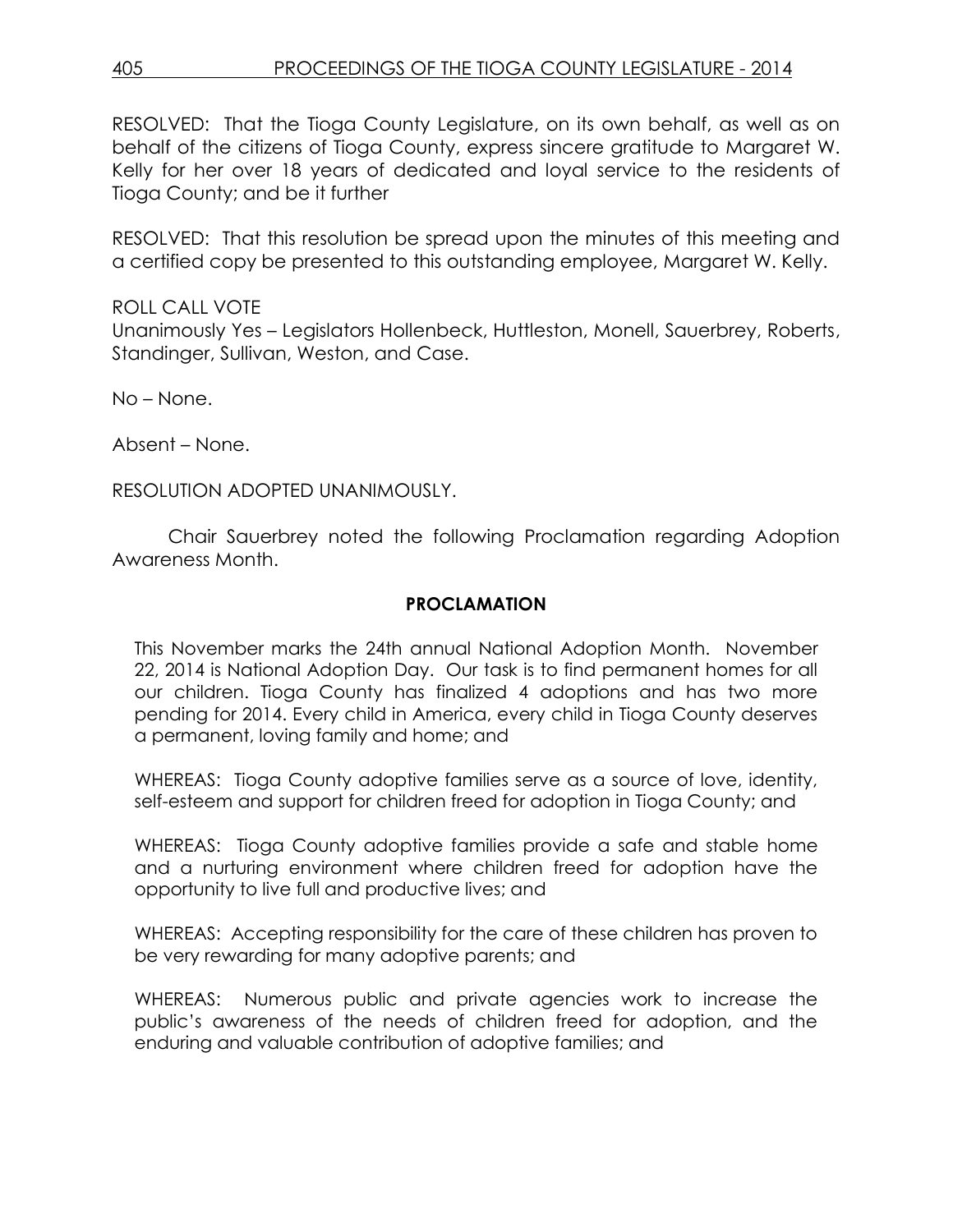WHEREAS: It is appropriate to recognize all those in Tioga County who work together on the behalf of children freed for adoption; the adoptive families and the professional staff dedicated to ensuring these children become members of a stable and loving family; now therefore

THE TIOGA COUNTY LEGISLATURE does hereby Proclaim November as

#### **ADOPTION AWARENESS MONTH**

in Tioga County and call upon all citizens, community agencies, religious organizations, medical facilities and businesses to increase their participation in our efforts to recognize adoptive families in Tioga County.

George Penney had privilege of the floor.

"I wish to speak to you about the property known as ESite that the County no longer owns, which is now on Route 434. The County no longer owns that property. Furthermore, any plan to put anything on a portion of that property is more than likely to reduce its value for anybody who is really interested in that property. Thank you."

The list of audited bills was submitted and is summarized as follows:

| <u>Code</u> | <b>Description</b>                    | <u>Equipment</u><br><b>Expense</b> |
|-------------|---------------------------------------|------------------------------------|
| A1010       | Legislative Board                     | 272.34                             |
| A1165       | <b>District Attorney</b>              | 5,061.56                           |
| A1170       | <b>Public Defender</b>                | 2,153.33                           |
| A1172       | <b>Assigned Counsel</b>               | 34,975.36                          |
| A1173       | <b>ILS Grant</b>                      | 1,274.24                           |
| A1185       | <b>Medical Examiners/Coroners</b>     | 18,428.68                          |
| A1325       | Treasurer                             | 776.38                             |
| A1355       | Assessments                           | 7,082.09                           |
| A1410       | <b>County Clerk</b>                   | 276.17                             |
| A1411       | Department of Motor Vehicles          | 712.22                             |
| A1420       | Law                                   | 6,200.00                           |
| A1450       | Elections                             | 62,424.69                          |
| A1460       | Records Management                    | 182.00                             |
| A1620       | <b>Buildings</b>                      | 41,607.92<br>47.47                 |
| A1621       | <b>Buildings</b>                      | 17,708.92                          |
| A1680       | Information Technology                | 9,111.67                           |
| A2490       | Community College Tuition             | 1,026,129.54                       |
| A2960       | <b>Education Handicapped Children</b> | 213,830.26                         |
| A3020       | Public Safety Comm E911 System        | 5,079.14<br>136.20                 |
| A3110       | <b>Sheriff</b>                        | 13,647.15                          |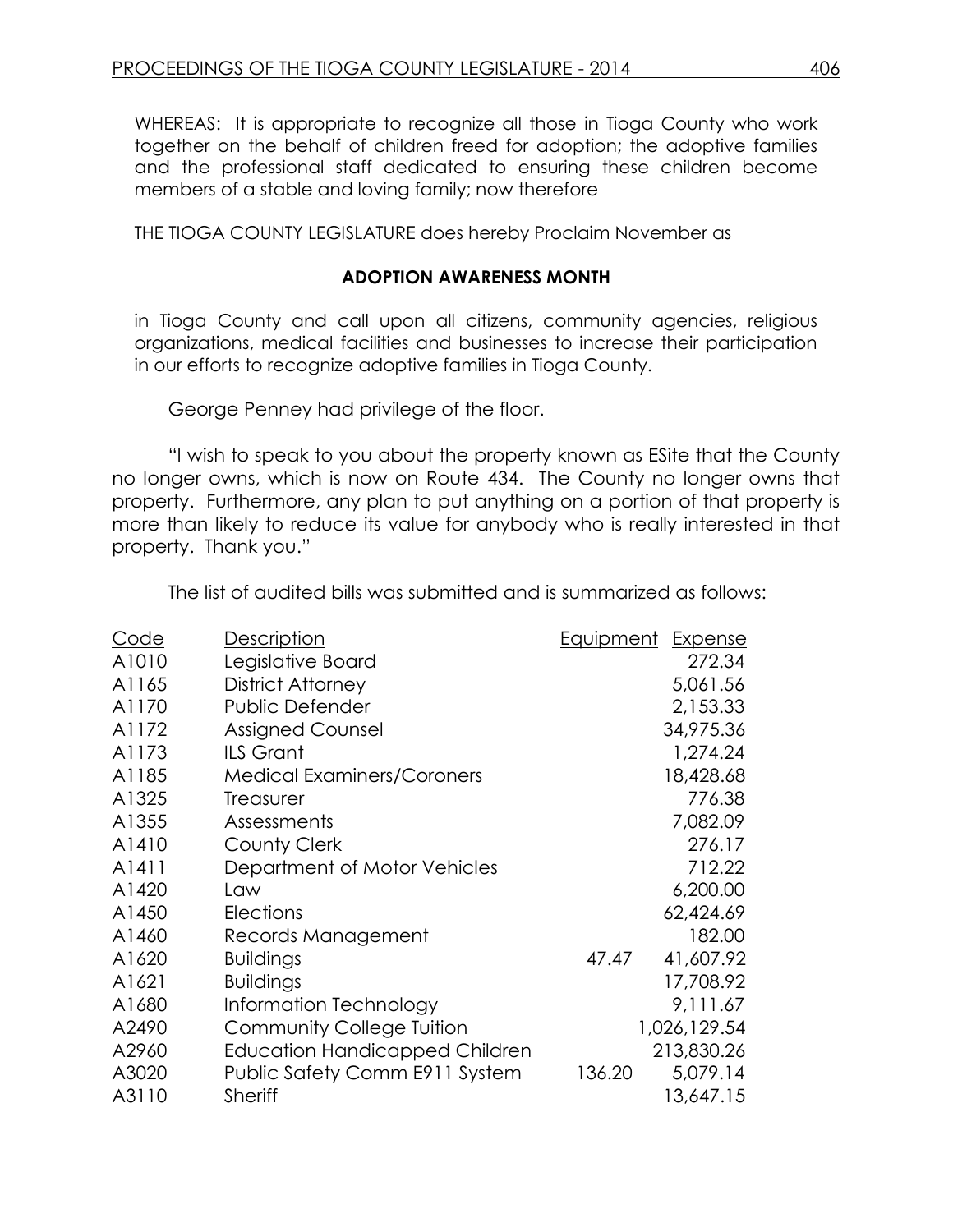| A3140<br>A3146<br>A3150   | Probation<br>Sex Offender Program<br>Jail |       | 145.80<br>9,240.00<br>60,643.53 |
|---------------------------|-------------------------------------------|-------|---------------------------------|
| A3315                     | Special Traffic Programs                  |       | 800.00                          |
| A3410                     | Fire                                      | 78.00 | 3,032.40                        |
| A3640                     | <b>Emergency Mgmt Office</b>              |       | 1,288.61                        |
| A4010                     | <b>Public Health Nursing</b>              |       | 680.79                          |
| A4011                     | <b>Public Health Administration</b>       |       | 8,275.79                        |
| A4012                     | <b>Public Health Education</b>            |       | 80.00                           |
| A4042                     | <b>Rabies Control</b>                     |       | 91.95                           |
| A4044                     | Early Intervention                        |       | 831.20                          |
| A4053                     | <b>Preventive/Primary Health Services</b> |       | 144.29                          |
| A4054                     | <b>Preventive Dental Services</b>         |       | 1,609.21                        |
| A4064                     | <b>Managed Care-Dental Services</b>       |       | 7,490.99                        |
| A4070                     | <b>Disease Control</b>                    |       | 3,896.02                        |
| A4090                     | <b>Environmental Health</b>               |       | 684.68                          |
| A4210                     | Alcohol and Drug Services                 |       | 10,714.45                       |
| A4211                     | Council on Alcoholism                     |       | 10,990.33                       |
| A4309                     | Mental Hygiene Co Admin                   | 85.78 | 8,493.71                        |
| A4310                     | <b>Mental Health Clinic</b>               |       | 36,256.73                       |
| A4311                     | <b>Rehabilitation Support Services</b>    |       | 2,473.00                        |
| A4320                     | Crisis Intervention                       |       | 20,631.42                       |
| A4321                     | Intensive Case Management                 |       | 9,388.66                        |
| A4333                     | Psycho Social Club                        |       | 25,000.00                       |
| A4390                     | Criminal Psychiatric Expenditures         |       | 43,265.95                       |
| A5630                     | <b>Bus Operations</b>                     |       | 98,820.83                       |
| A6010                     | Social Services Administration            |       | 254,334.85                      |
| A6422                     | Economic Development                      |       | 63.85                           |
| A6510                     | Veterans' Service                         |       | 41.00                           |
| A6610                     | Sealer Weights/Measures                   |       | 159.17                          |
| A7310.41                  | Youth Programs, Refundable                |       | 9,200.00                        |
| A8020                     | Planning                                  |       | 752.50                          |
| A9060                     | <b>Health Insurance</b>                   |       | 2,453.70                        |
| SOLID WASTE FUND          |                                           |       | 91,889.38                       |
| <b>SPECIAL GRANT FUND</b> |                                           |       | 4,855.98                        |
|                           | <b>LIABILITY INSURANCE FUND</b>           |       | 32,393.00                       |
| <b>COUNTY ROAD FUND</b>   |                                           |       | 129,272.70                      |
| <b>CAPITAL FUND</b>       |                                           |       | 1,119,354.72                    |
|                           | <b>CONSOLIDATED HEALTH FUND</b>           |       | 2,285.78                        |
| SELF-INSURANCE FUND       |                                           |       | 2,600.00                        |

GRAND TOTAL \$ 3,481,908.08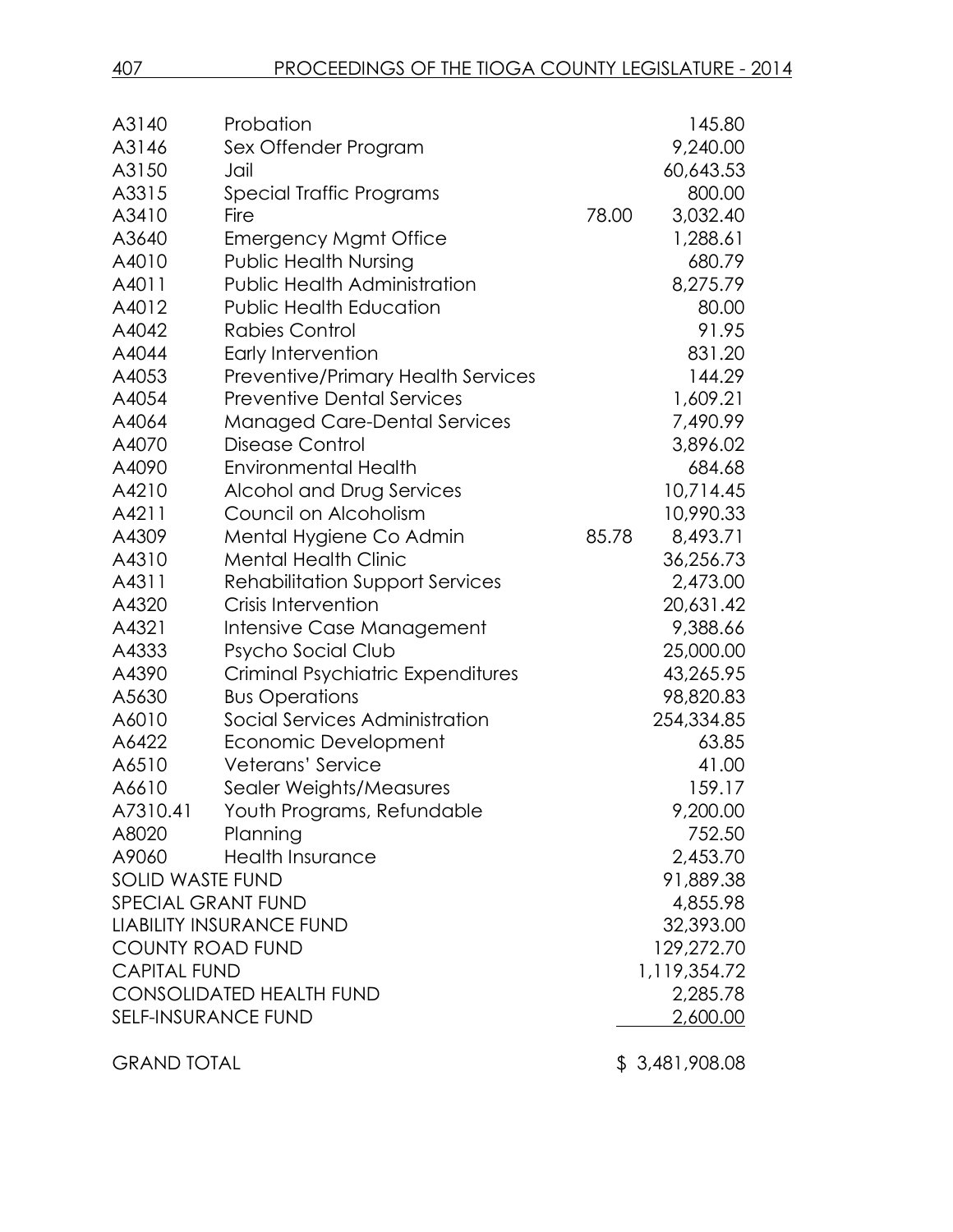Chair Sauerbrey made the following appointments to several Financial Management Accounting System (FMAS) teams:

| Executive Team         | Mike Jackson<br>Doug Camin<br>Lisa Poole<br>Jim Rich/Denis McCann<br><b>Gary Grant</b><br>Ken Del Bianco<br>Jim McFadden<br>Bethany O'Rourke<br>Chair/Legislator Sauerbrey                                                                                                                                                              |
|------------------------|-----------------------------------------------------------------------------------------------------------------------------------------------------------------------------------------------------------------------------------------------------------------------------------------------------------------------------------------|
| Project Team           | <b>Rita Hollenbeck</b><br><b>Shelby Beach</b><br><b>Cathy Haskell</b><br>Diane Rockwell<br>Linn Bruce                                                                                                                                                                                                                                   |
| Subject Matter Experts | Mary Hogan<br>Jessica Hobart<br><b>Shelby Beach</b><br>Mikelle Andrews<br><b>Rita Hollenbeck</b><br>Maureen Dougherty<br>Cathy Haskell<br>Linn Bruce<br>Amy Poff<br>Chris Korba<br>Denis McCann<br>Diane Rockwell<br><b>Arrah Richards</b><br><b>Bernadette Toombs</b><br>Jack Langan<br>Terie Huseby<br>Teresa Saraceno<br>Sue Haskett |
| <b>Technical Team</b>  | Mary Hogan<br>Ed Barry<br><b>Charles Root</b><br>Doug Camin<br><b>Cathy Haskell</b><br><b>Shelby Beach</b>                                                                                                                                                                                                                              |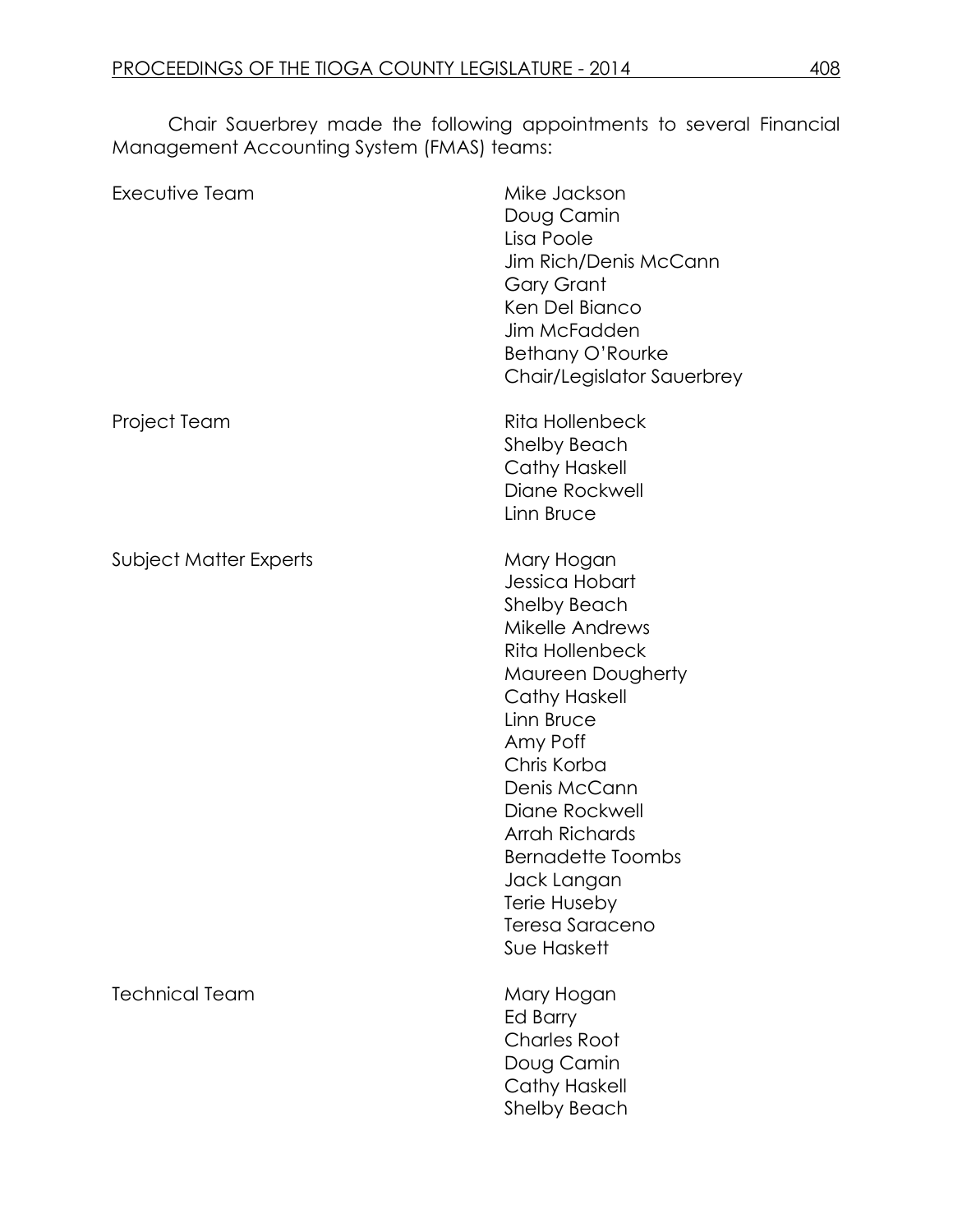County Change Management Team Maureen Dougherty

Chair Sauerbrey abolished the following committees:

Budget Committee Information Technology Services Review Committee

Chair Sauerbrey stated that all Legislative Committees met this month and the minutes either are or will be on file with the Clerk of the Legislature.

Legislator Hollenbeck moved for the adoption of the following resolution, seconded by Legislator Sullivan.

| REFERRED TO:          | <b>FINANCE/LEGAL COMMITTEE</b> |
|-----------------------|--------------------------------|
| RESOLUTION NO. 245-14 | SET PUBLIC HEARING             |

*2015 BUDGET*

RESOLVED: That the public hearing on the tentative Tioga County Budget for 2015 be held at 6:00 P.M., Tuesday, November 25, 2014 in the Edward D. Hubbard Auditorium of the County Office Building, 56 Main Street, Owego, New York 13827.

ROLL CALL VOTE Yes – Legislators Hollenbeck, Huttleston, Monell, Sauerbrey, Roberts, Standinger, Sullivan, Monell and Case.

No – None.

Absent – None.

RESOLUTION ADOPTED.

Legislator Monell moved for the adoption of the following resolution, seconded by Legislator Case.

REFERRED TO: LEGISLATIVE WORKSESSION RESOLUTION NO. 246-14 *AUTHORIZE CONTRACT BETWEEN TWIN TIER PATHOLOGY ASSOCIATES, PC, AND TIOGA COUNTY*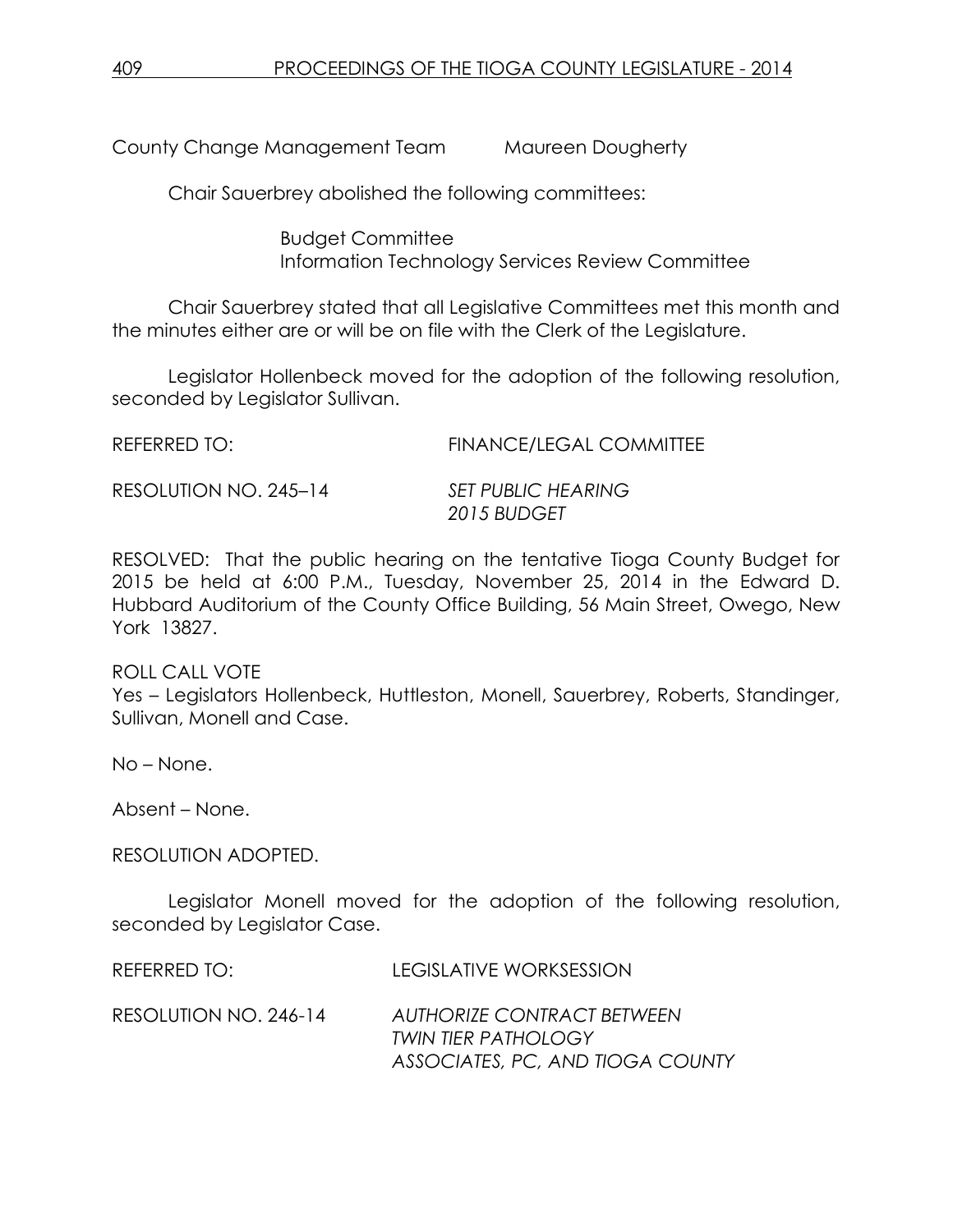WHEREAS: Beginning January 1, 2015 Twin Tier Pathology Associates, PC will provide services for autopsies, laboratory testing, x-rays, and use of morgue facilities for Tioga County; and

WHEREAS: The contract calls for \$850.00 to be paid to Pathologists and various other fees depending on tests, x-rays, etc. that are needed; therefore be it

RESOLVED: That the Tioga County Legislature authorizes the Tioga County Chair to sign a contract, upon approval of the County Attorney, with Twin Tier Pathology Associates, PC for services rendered to Tioga County at the costs listed above and for a term of 1/1/15 through 12/31/15.

## ROLL CALL VOTE

Yes – Legislators Hollenbeck, Huttleston, Monell, Sauerbrey, Roberts, Standinger, Sullivan, Monell and Case.

No – None.

Absent – None.

RESOLUTION ADOPTED.

Legislator Hollenbeck moved for the adoption of the following resolution, seconded by Legislator Sullivan.

REFERRED TO: FINANCE/LEGAL

RESOLUTION NO. 247–14 *AUTHORIZE AND FUND* 

*FMAS-TYLER TECHNOLOGIES 25% SOFTWARE LICENSE FEES AND SOFTWARE DOWNLOAD*

WHEREAS: The Tioga County Legislature recognizes the importance of County Infrastructure; and

WHEREAS: The County has entered into a contract with Tyler Technologies for the Financial Management Accounting System; and

WHEREAS: Part of the contract is to pay 25% (\$46,921.50) of the software license fees upon signing of contract of which Resolution 231-14 initially transferred \$44,421.50; and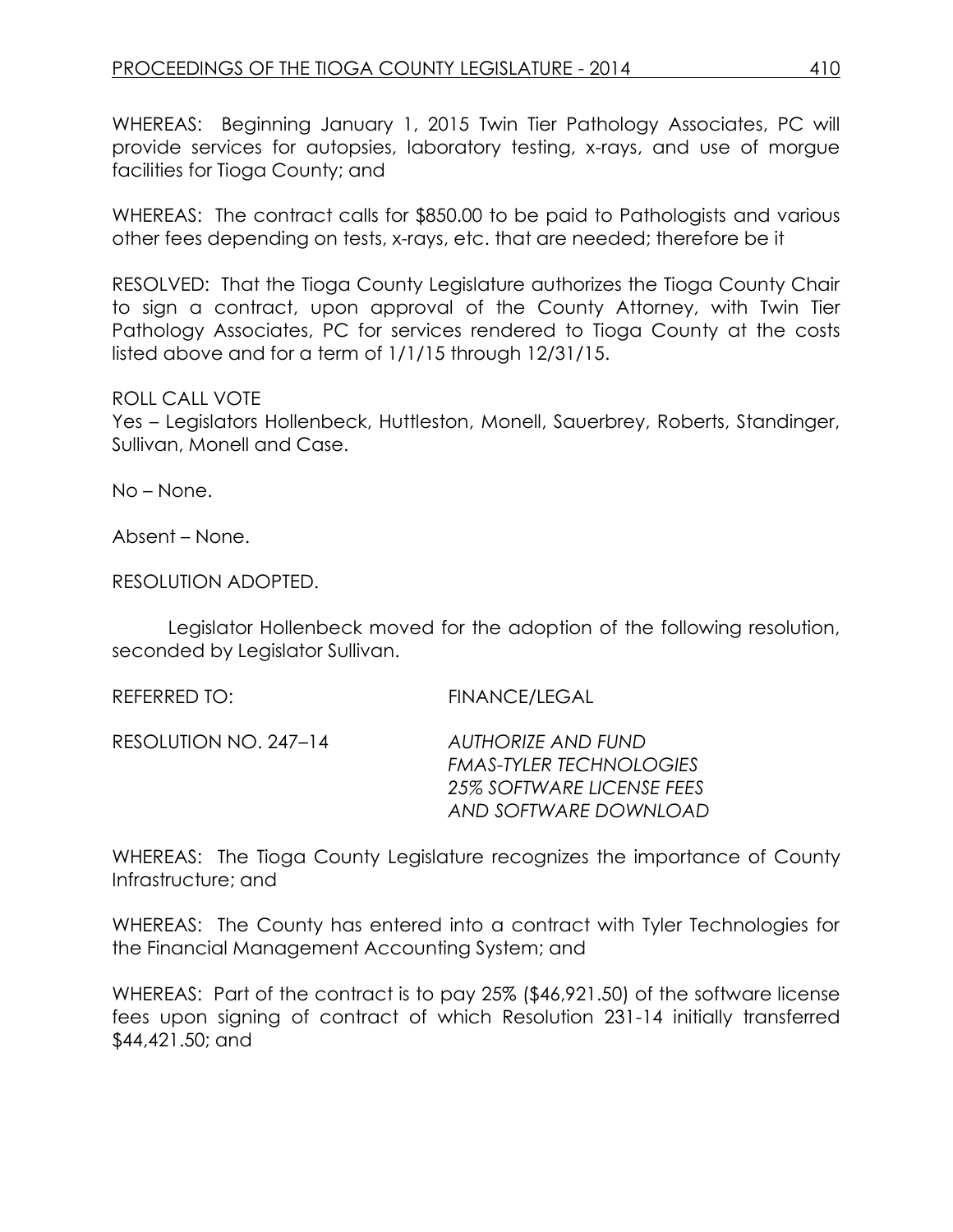## 411 PROCEEDINGS OF THE TIOGA COUNTY LEGISLATURE - 2014

WHEREAS: Content Management was an agreed upon item to be purchased and was included under optional items in the Tyler Technologies agreement and needed to be added to the original agreement, which increased the 25% software license fees; and

WHEREAS: 50% shall be made available to Tyler Technologies for software download when made available at a cost of \$93,843.00; and

WHEREAS: Funds need to be transferred from the Capital Software Reserve Fund to pay for the remainder of the software license fees and the 50% software download; therefore be it

RESOLVED: That the Tioga County Legislature authorizes the payment of the remainder of the software license fees in the amount of \$2,500.00 and the 50% software download in the amount of \$93,843.00 to Tyler Technologies from the Capital Software Reserve Fund; and be it further

RESOLVED: That the following funds be transferred:

|     | FROM: H878.04 Capital Software Reserve Fund | \$96,343.00 |
|-----|---------------------------------------------|-------------|
| TO: | H1325.21 Treasurer Capital Account          | \$96,343.00 |

#### ROLL CALL VOTE

Yes – Legislators Hollenbeck, Huttleston, Monell, Sauerbrey, Roberts, Standinger, Sullivan, Monell and Case.

No – None.

Absent – None.

RESOLUTION ADOPTED.

Legislator Hollenbeck moved for the adoption of the following resolution, seconded by Legislator Sullivan.

REFERRED TO: FINANCE/LEGAL COMMITTEE

RESOLUTION NO. 248–14 *TRANSFER OF FUNDS*

*DISTRICT ATTORNEY*

WHEREAS: The District Attorney's Office has a need to purchase a TV; and

WHEREAS: The District Attorney's budget does not have an equipment account to purchase a TV; therefore be it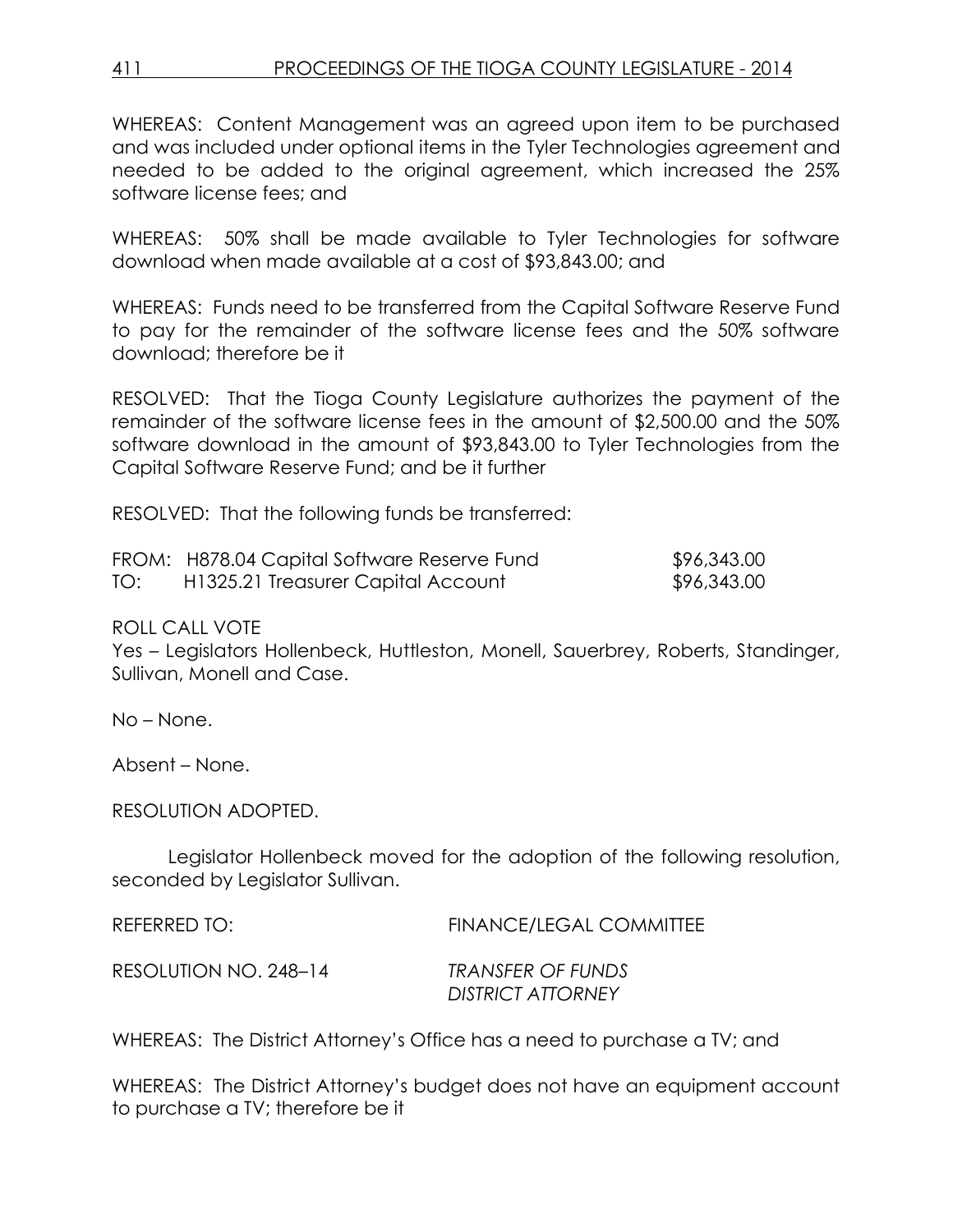RESOLVED: That the following sums be transferred within the District Attorney's budget to cover the purchase of said TV:

| From: A1165.40-720-District Attorney | \$824.81 |
|--------------------------------------|----------|
|                                      |          |

To: A1165.20-20-District Attorney \$824.81

## ROLL CALL VOTE

Yes – Legislators Hollenbeck, Huttleston, Monell, Sauerbrey, Roberts, Standinger, Sullivan, Monell and Case.

No – None.

Absent – None.

RESOLUTION ADOPTED.

Legislator Weston moved for the adoption of the following resolution, seconded by Legislator Monell.

#### REFERRED TO: THE PUBLIC SAFETY COMMITTEE

RESOLUTION NO. 249-14 *CONTINGENCY FUNDING FOR JAIL PERSONNEL EXPENSES* 

WHEREAS: The Jail Part-Time account is depleted, and the Jail Over-time Account will soon be depleted; and

WHEREAS: It will be necessary to re-fund these two accounts for the remainder of 2014; now therefore be it

RESOLVED: That the following contingency funds be appropriated as follows:

| \$28,000 |
|----------|
|          |

| To: | Jail Account A3150.10.20 (Part-Time) | \$ 8,000 |
|-----|--------------------------------------|----------|
|     | Jail Account A3150.10.30 (Over-Time) | \$20,000 |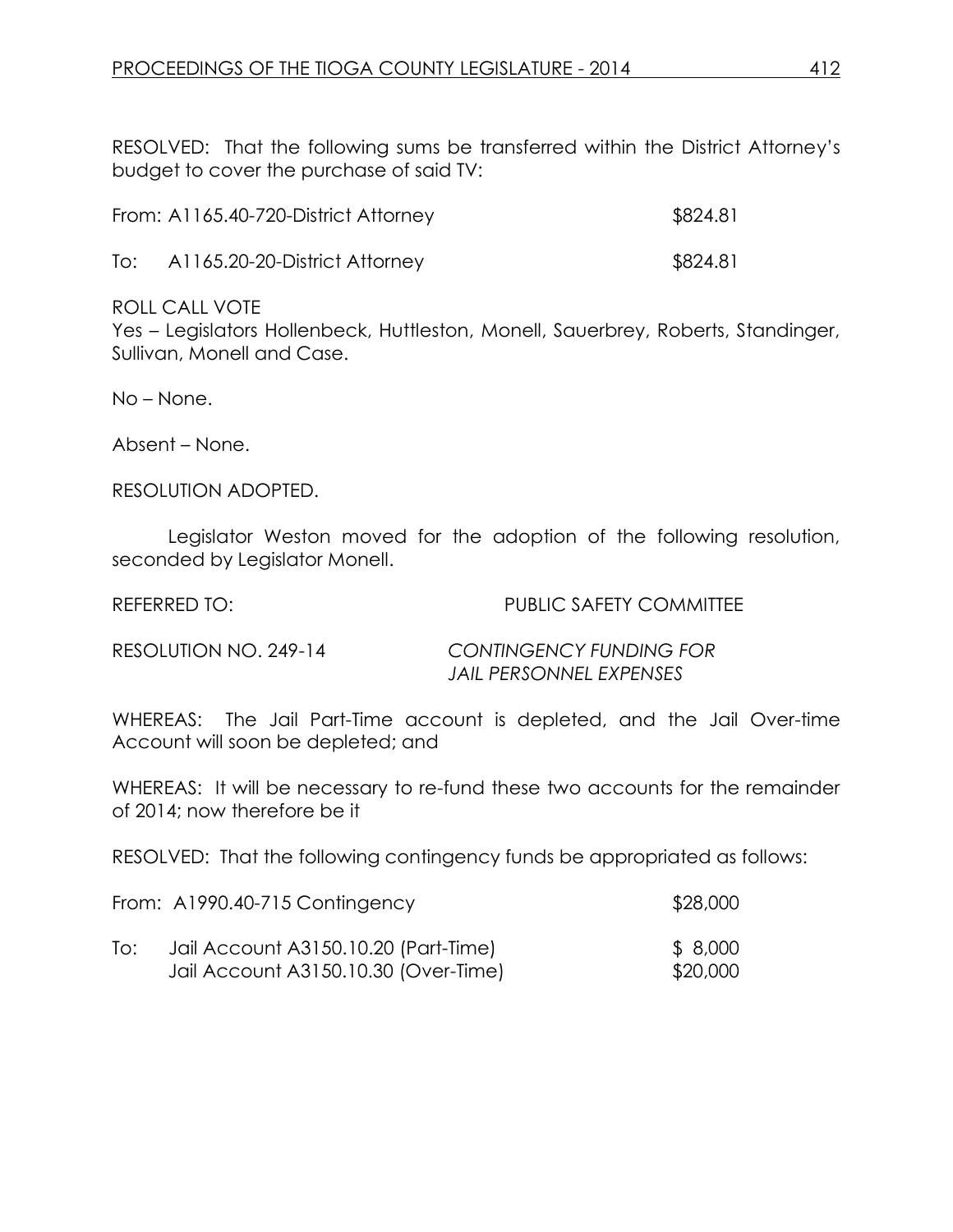Yes – Legislators Hollenbeck, Huttleston, Monell, Sauerbrey, Roberts, Sullivan, Monell and Case.

No – Legislator Standinger.

Absent – None.

RESOLUTION ADOPTED.

Legislator Sullivan moved for the adoption of the following resolution, seconded by Legislator Standinger.

REFERRED TO HEALTH & HUMAN SERVICES COMMITTEE

RESOLUTION NO. 250-14 *ESTABLISH RATE FOR EDUCATION OF HANDICAPPED CHILDREN PROGRAM HEALTH DEPARTMENT*

WHEREAS: Tioga County is responsible for ultimate provision of services in the Education of Handicapped Children Program; and

WHEREAS: It is required to establish rates for program services via Legislative Resolution; and

WHEREAS: There has been a request for the mandated service of Skilled Nursing services, which does not have an established rate range; and

WHEREAS: The requested rate range for Skilled Nursing in the Education for Handicapped Children Program is \$15.00 to \$30.00 per half hour; therefore be it

RESOLVED: That the rate range of \$15.00 to \$30.00 per half hour for the Skilled Nursing in the Education for Handicapped Children Program be established effective the 2014-2015 School Year.

#### ROLL CALL VOTE

Yes – Legislators Hollenbeck, Huttleston, Monell, Sauerbrey, Roberts, Standinger, Sullivan, Monell and Case.

No – None.

Absent – None.

RESOLUTION ADOPTED.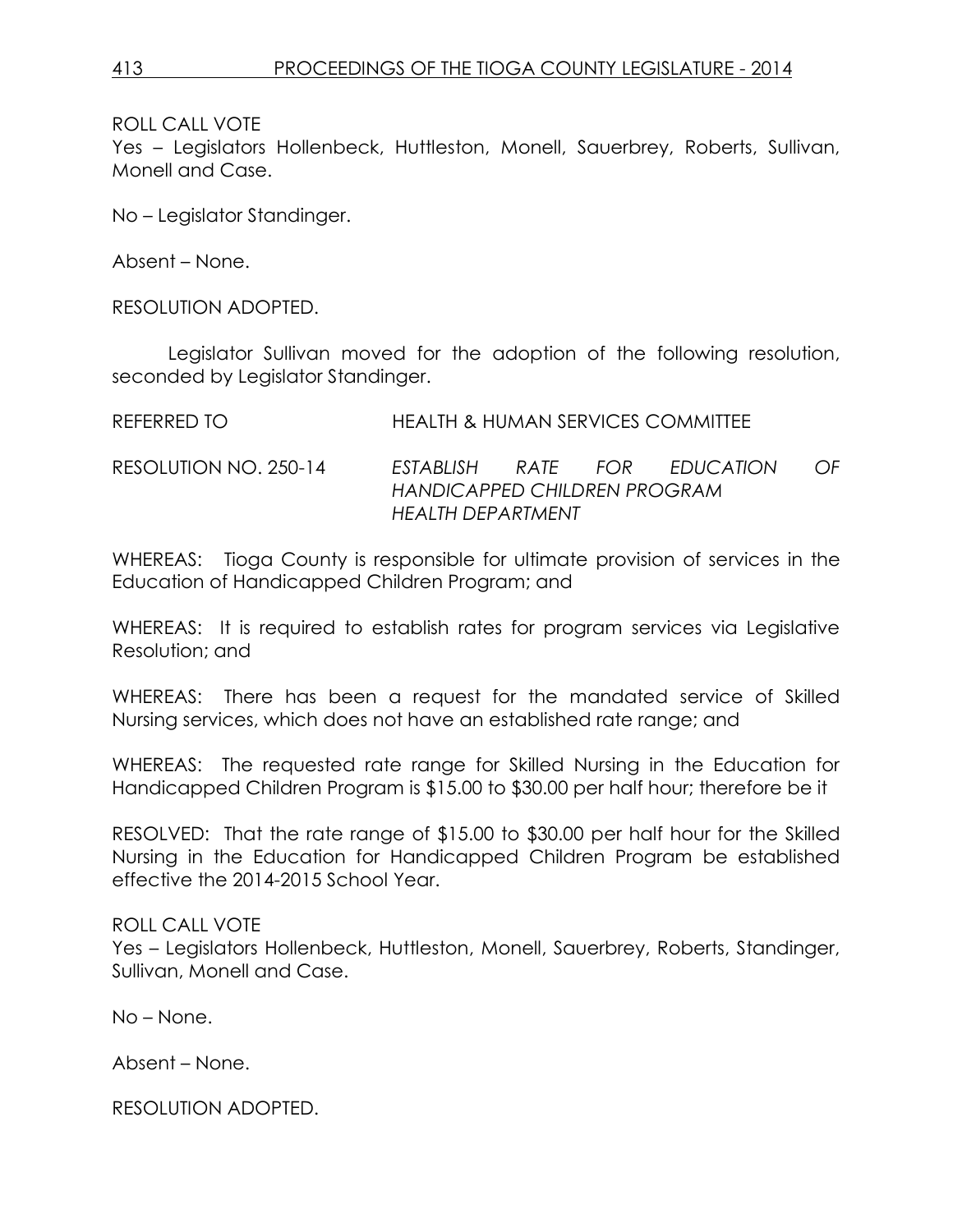Legislator Roberts moved for the adoption of the following resolution, seconded by Legislator Sullivan.

#### REFERRED TO: PUBLIC WORKS

RESOLUTION NO. 251-14 *AUTHORIZING THE IMPLEMENTATION AND FUNDING IN THE FIRST INSTANCE 100% OF THE FEDERAL-AID AND STATE "MARCHESELLI" PROGRAM-AID ELIGIBLE COSTS OF A TRANSPORTATION FEDERAL-AID PROJECT AND APPROPRIATING FUNDS THEREFORE*

WHEREAS: A Project for the replacement of the East River Drive Bridge over Wappasening Creek, BIN: 3335410, Town of Nichols, Tioga County, PIN 9753.73(the "Project") is eligible for funding under Title 20 U.S. Code, as amended, that calls for the apportionment of the costs of such program to be borne at the ratio of 80% Federal Funds and 20% non-Federal Funds; and

WHEREAS: The County of Tioga desires to advance the Project by making a commitment of 100% of the Federal and non-Federal share of the costs of the Construction and Construction supervision and Inspection work; therefore be it

RESOLVED: That the Tioga County Legislature hereby approves the abovesubject project; and be it further

RESOLVED: That the Tioga County Legislature hereby authorizes the County of Tioga to pay in the first instance 100% of the Federal and non-Federal share of the cost of the Construction and Construction Supervision and Inspection work for the Project or portions thereof; and be it further

RESOLVED: That the sum of \$2,025,000 is hereby appropriated from the following:

Account H2009.02 East River Rd. Bridge \$1,377,629.53 Account H878.06 Public Improvement Bond 2013 \$ 647,370.47

To be made available to cover the cost of participation in the above phase of the Project; and be it further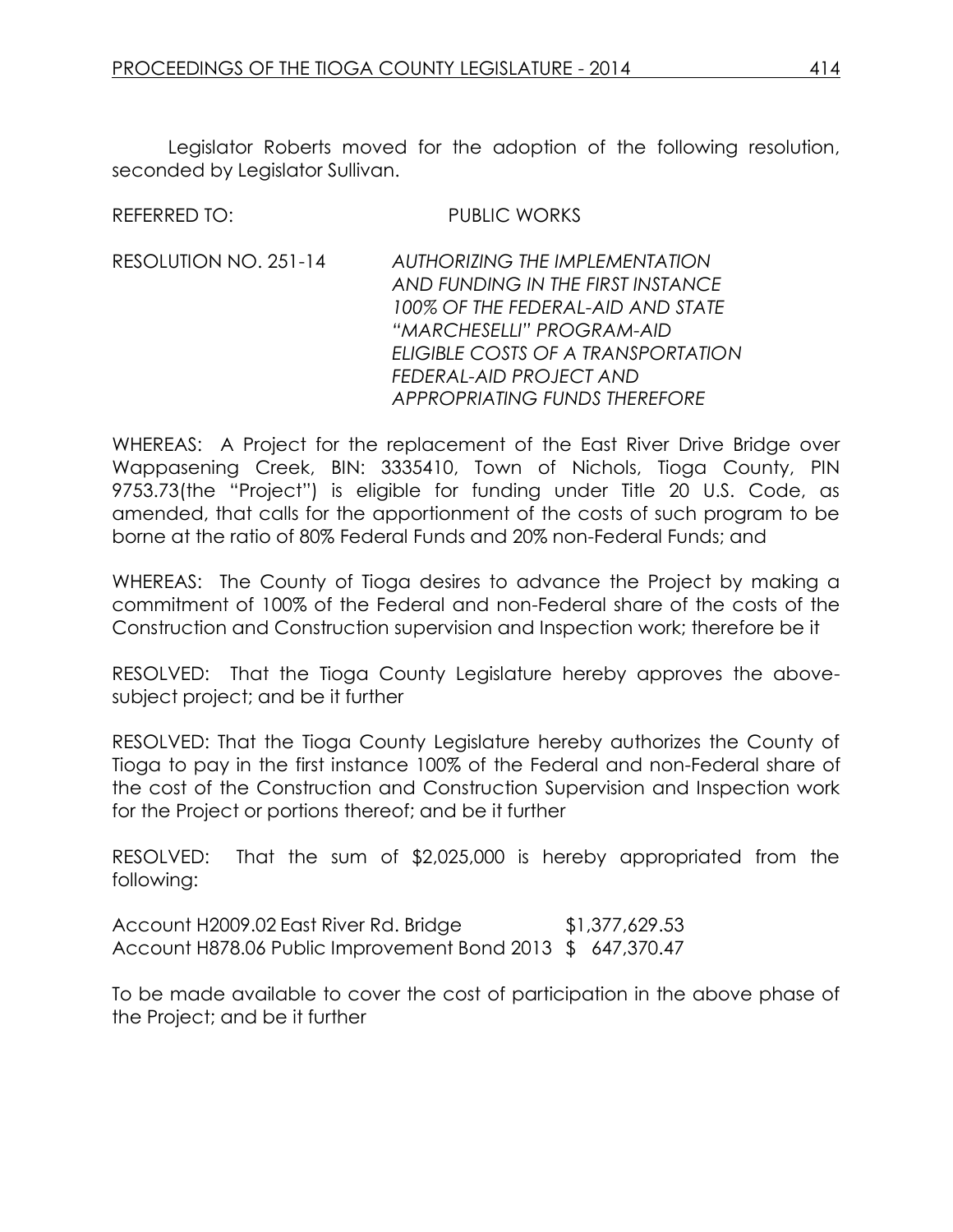RESOLVED: That in the event the full Federal and non-Federal share costs of the project exceeds the amount appropriated above, the Tioga County Legislature shall convene as soon as possible to appropriate said excess amount immediately upon the notification by the New York State Department of Transportation thereof; and be it further

RESOLVED: That the Chair of the Legislature of the County of Tioga be and is hereby authorized to execute all necessary agreements, certifications or reimbursement requests for Federal aid and/or Marchiselli Aid on behalf of the County of Tioga with the New York State Department of Transportation in connection with the advancement or approval of the Project and providing for the administration of the Project and the municipality's first instance funding of project costs and permanent funding of the local share of Federal-Aid and State-Aid eligible Project costs and all Project costs within appropriations therefore that are not so eligible; and be it further

RESOLVED: That a certified copy of this resolution be filed with the New York State Commissioner of Transportation by attaching it to any necessary Agreement in connection with the Project; and be it further

RESOLVED: This resolution shall take effect immediately.

ROLL CALL VOTE

Yes – Legislators Hollenbeck, Huttleston, Monell, Sauerbrey, Roberts, Standinger, Sullivan, Monell and Case.

No – None.

Absent – None.

RESOLUTION ADOPTED.

Legislator Roberts moved for the adoption of the following resolution, seconded by Legislator Sullivan.

| REFERRED TO:          | <b>PUBLIC WORKS</b><br><b>FINANCE</b>                                                                 |
|-----------------------|-------------------------------------------------------------------------------------------------------|
| RESOLUTION NO. 252-14 | <b>TRANSFER FUNDS FROM PUBLIC</b><br>IMPROVEMENT BOND 2013 TO WEST CREEK<br><b>RD BRIDGE H2013.07</b> |

WHEREAS: Tioga County bonded for a program for rehabilitation of various bridges;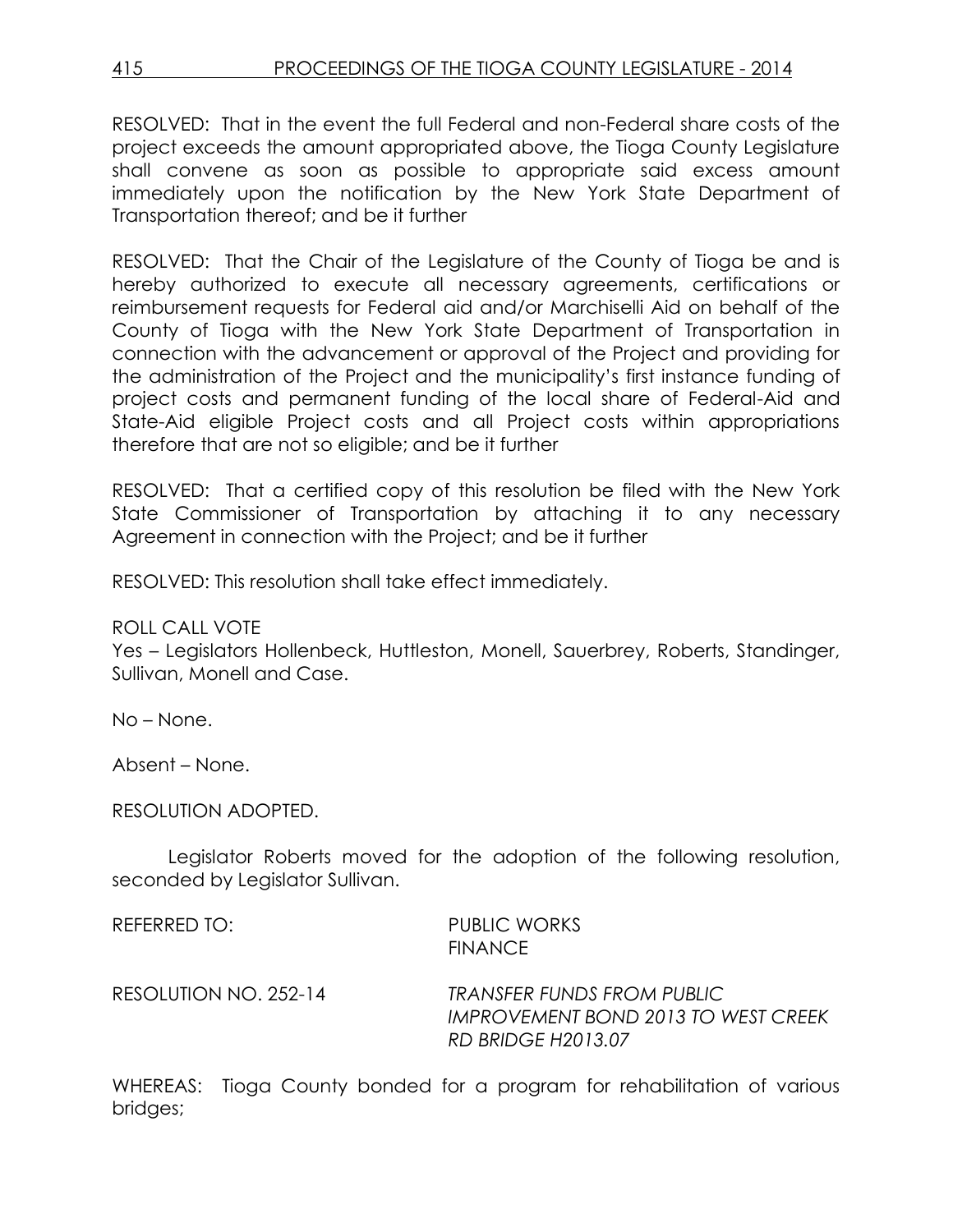WHEREAS: West Creek Rd. Bridge BIN 3335150 is one of the bridges in the bridge bond program; and

WHEREAS: The cost for this project was estimated in August of 2013 prior to the actual bid opening for this project during the 2014 budget process; and

WHEREAS: The estimate for the West Creek Rd. Bridge (BIN: 3335150) was \$255,375 short of the actual bid; therefore be it

RESOLVED: That the Tioga County Legislature authorizes the transfer of \$255,375 from Public Improvement Bond 2013 Account H878.06 to the West Creek Rd. Bridge Account H2013.07.

ROLL CALL VOTE

Yes – Legislators Hollenbeck, Huttleston, Monell, Sauerbrey, Roberts, Standinger, Sullivan, Monell and Case.

No – None.

Absent – None.

#### RESOLUTION ADOPTED.

Legislator Roberts moved for the adoption of the following resolution, seconded by Legislator Sullivan.

| REFERRED TO:          | PUBLIC WORKS<br><b>FINANCE</b> |
|-----------------------|--------------------------------|
| RESOLUTION NO. 253-14 | APPROVE SUPPLEMENTAL           |

*AGREEMENT - MCFARLAND JOHNSON CATATONK HILL RD BRIDGE H2013.05*

WHEREAS: The Catatonk Hill Rd. Bridge (BIN: 3335130) has been placed on the FHWA program: and

WHEREAS: This project will be funded as follows:

| Federal: | 80% |
|----------|-----|
| State    | 15% |
| Local    | 5%  |

and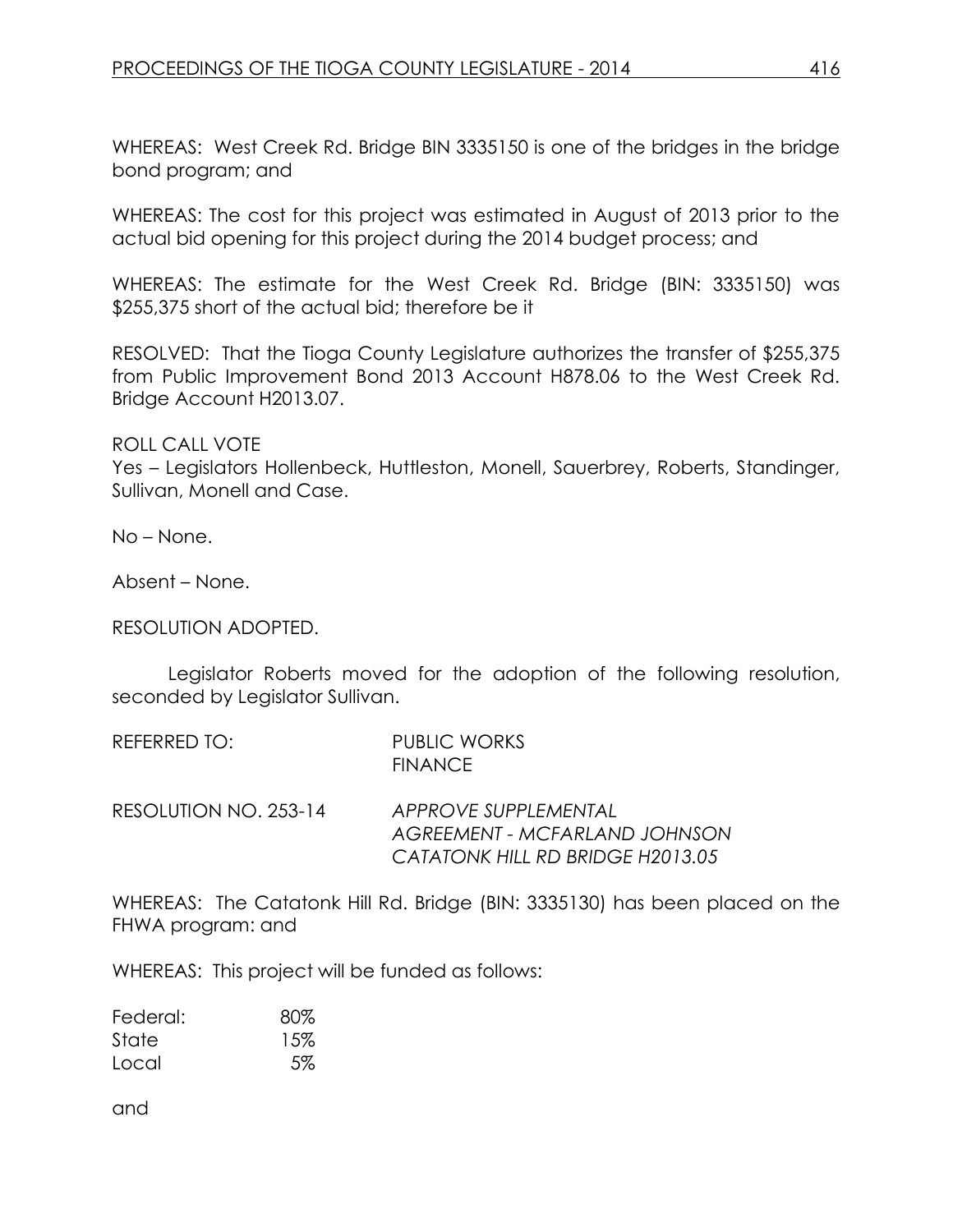WHEREAS: At the time of the original NYSDOT Agreement NYSDOT was going to provide QA Structural Steel Plant Inspection Services. However, shortly before the start of beam fabrication, NYSDOT reversed course and informed McFarland Johnson that the County would need to hire a consultant for plant inspection services. A consultant was hired to perform this service and the total fee was \$28,154.29; and

WHEREAS: NYSDOT requires a Licensed Asbestos Inspector for removal of asbestos material and the fee for this service was \$1,050.00; therefore be it

RESOLVED: That the Tioga County Legislature approve the supplemental agreement for the Catatonk Hill Rd. Bridge not to exceed \$29,204.29 to be paid out of H2013.05.

ROLL CALL VOTE

Yes – Legislators Hollenbeck, Huttleston, Monell, Sauerbrey, Roberts, Standinger, Sullivan, Monell and Case.

No – None.

Absent – None.

RESOLUTION ADOPTED.

Legislator Roberts moved for the adoption of the following resolution, seconded by Legislator Sullivan.

REFERRED TO: PUBLIC WORKS

RESOLUTION NO. 254-14 *APPROVE FLOOD MITIGATION CHANGE ORDER*

WHEREAS: The Flood Mitigation General Contractor for the County Office Building was awarded on resolution 339-13 to Andrew R. Mancini Associates; and

WHEREAS: A change order was submitted due to a change/upgrade in material that was used for sealing the bottom of the wall at the County Office Building; therefore be it

RESOLVED: That the Tioga County Legislature authorize additional funds be appropriated for this change order not to exceed \$2,022.80 to be paid out of the Tropical Storm Lee Disaster account H1624.20-400.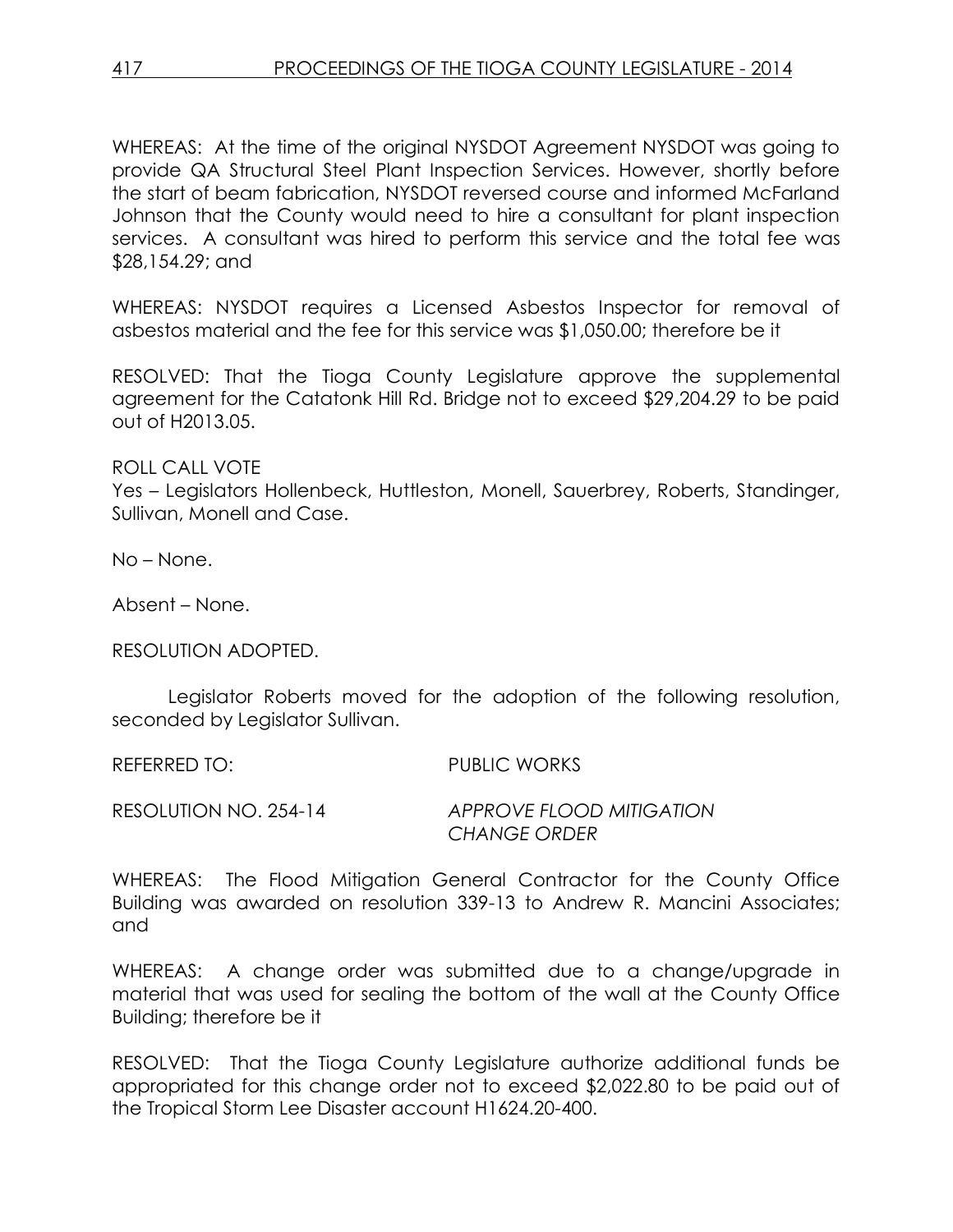Yes – Legislators Hollenbeck, Huttleston, Monell, Sauerbrey, Roberts, Standinger, Sullivan, Monell and Case.

No – None.

Absent – None.

RESOLUTION ADOPTED.

Legislator Case moved for the adoption of the following resolution, seconded by Legislator Hollenbeck.

| <b>ED&amp;P COMMITTEE</b> |
|---------------------------|
|                           |

RESOLUTION NO. 255-14 *REQUEST FOR WAIVER FROM NYS GRANTS GATEWAY SYSTEM FOR ROUND 21 OF THE NYS AG NONPOINT SOURCE ABATEMENT AND CONTROL GRANT PROGRAM*

WHEREAS: 99.9% of Tioga County lies within the Cheaspeake Bay Watershed and the Chesapeake Bay (CB) has been declared impaired by the Environmental Protection Agency and a Total Maximum Daily Load (TMDL) has been set for the entire watershed including NYS; and

WHEREAS: NYS has developed a Watershed Implementation Plan to address nutrients and sediment in the CB watershed, and relies on federal and state funding including opportunities such as the NYS Department of Agricultural and Markets Agricultural Nonpoint Source Abatement and Control Grant Program to implement Best Management Practices on farms; and

WHEREAS: The Tioga County Soil and Water Conservation District applies for NYS Agricultural Nonpoint Source Abatement and Control Grant Program funds on a yearly basis to address natural resource concerns on our farms here in Tioga County; and

WHEREAS: Without these funds implementation would be slowed potentially resulting in NYS not meeting our load allocations; and

WHEREAS: There have been challenges with instituting a new grant management system at the state level and in order to avoid delays in the grant application process and the implementation of conservation and water quality improvement practices in New York State; therefore be it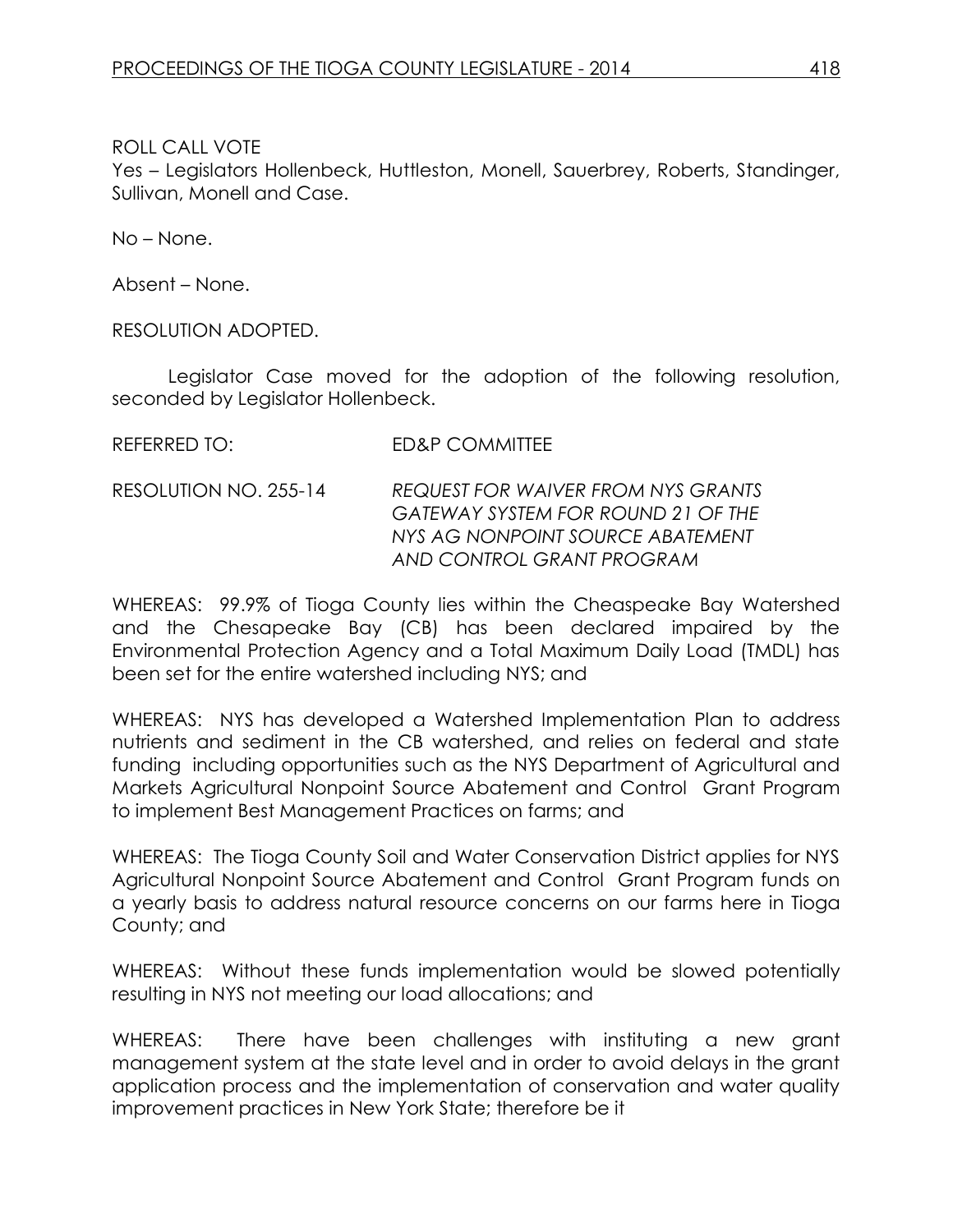RESOLVED: That the Tioga County Legislature supports granting the NYS Soil and Water Conservation Committee and the Department of Agriculture and Markets a waiver for the use of the Grants Gateway for Round 21 of the Agricultural Nonpoint Source Abatement and Control Program so that it can be released and processed this fall in its traditional form so that funding and implementation will not be delayed in the CB watershed.

ROLL CALL VOTE

Yes – Legislators Hollenbeck, Huttleston, Monell, Sauerbrey, Roberts, Standinger, Sullivan, Monell and Case.

No – None.

Absent – None.

RESOLUTION ADOPTED.

Legislator Case moved for the adoption of the following resolution, seconded by Legislator Hollenbeck.

REFERRED TO: ED&P COMMITTEE

RESOLUTION NO. 256-14 *DESIGNATION OF TIOGA COUNTY LOCAL DEVELOPMENT CORPORATION, D.B.A. TIOGA COUNTY TOURISM, AS AUTHORIZED TOURISM PROMOTION AGENCY FOR 2015*

WHEREAS: The Tioga County Local Development Corporation, d.b.a. the Tioga County Tourism Office, is the not-for-profit corporation that develops and implements a tourism promotion and marketing program for the county; and

WHEREAS: The Tioga County Tourism Office coordinates with the state in its tourism grants program; and

WHEREAS: The New York State tourism grants program is designed to encourage tourism promotion throughout the regions of New York State; and

WHEREAS: The guidelines for this local assistance program require counties to appoint an official Tourism Promotion Agency (TPA), therefore be it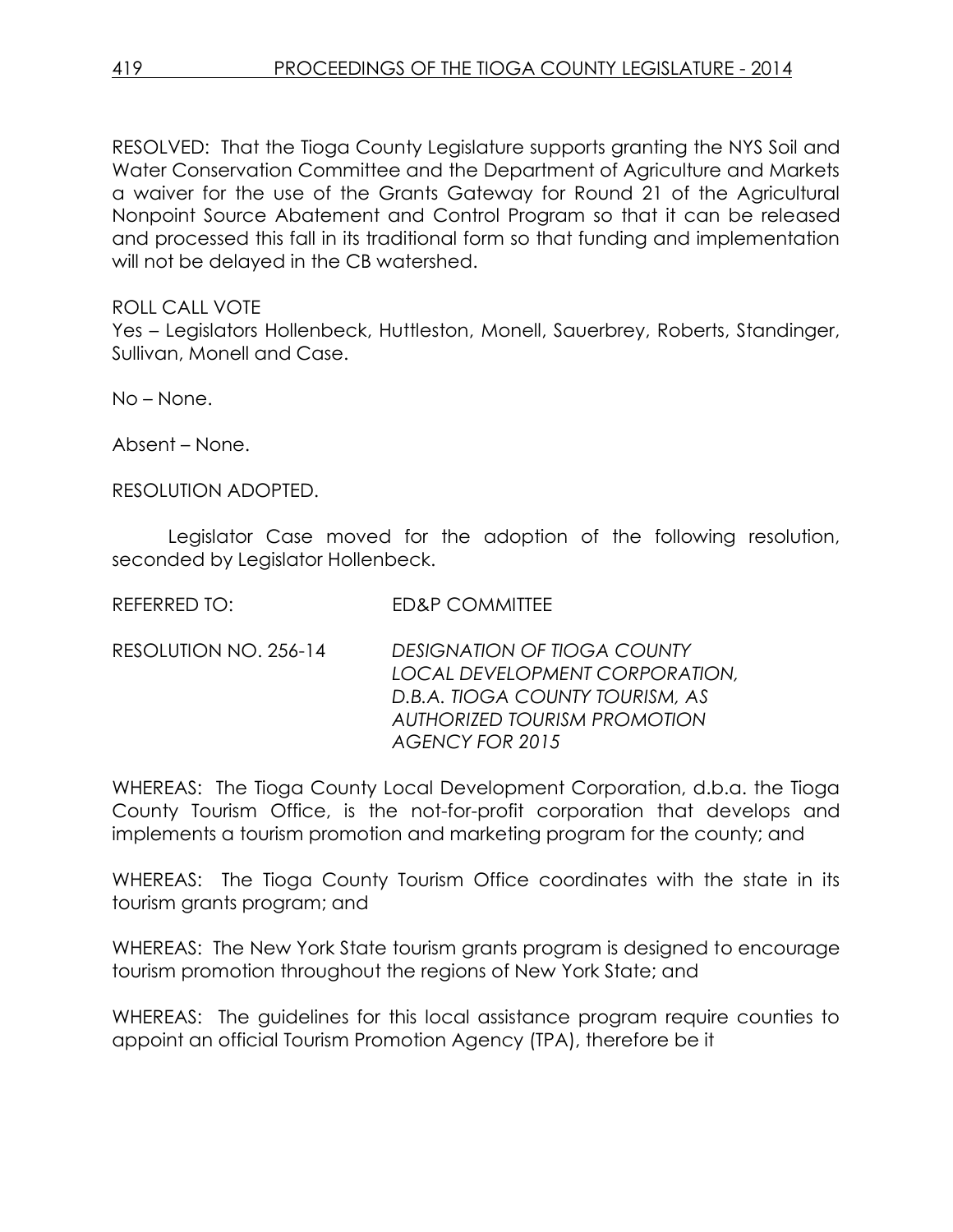RESOLVED: That the Tioga County Tourism Office be and hereby is designated by the Tioga County Legislature as their Tourism Promotion Agency for the 2015 budget year and authorized to make application for and receive grants on behalf of the county pursuant to the New York State Tourism Promotion Act.

ROLL CALL VOTE

Yes – Legislators Hollenbeck, Huttleston, Monell, Sauerbrey, Roberts, Standinger, Sullivan, Monell and Case.

No – None.

Absent – None.

RESOLUTION ADOPTED.

Legislator Hollenbeck moved for the adoption of the following resolution, seconded by Legislator Monell.

REFERRED TO: FINANCE/LEGAL COMMITTEE RESOLUTION NO. 257-14 *AUTHORIZE FINANCIAL ASSISTANCE FOR THE DEFENSE OF WAYNE COUNTY IN REM FORECLOSURE PROCEDURE* 

WHEREAS: Wayne County is currently involved in litigation that has the potential to seriously disrupt the In Rem Tax foreclosure procedure, the only method Counties in New York State have to ensure local property taxes are paid to Counties and to local governments; and

WHEREAS: Due to the complexity of the legal issues, Wayne County has had to incur costs in excess of \$151,000 to defend the action, and will incur additional costs to continue to defend the In Rem Tax foreclosure procedure; and

WHEREAS: The New York State Association of Counties (NYSAC) is seeking a small contribution from all Counties to aid in the defense of this action, since a negative result in this case will have far reaching implications for all Counties and local governments, driving down auction bids and disrupting a County's ability to collect unpaid taxes; and

WHEREAS: It appears to be in the best interests of all Counties and local governments to assist Wayne County and thus avoid the negative precedent that may be set should Wayne County not prevail in the litigation; therefore be it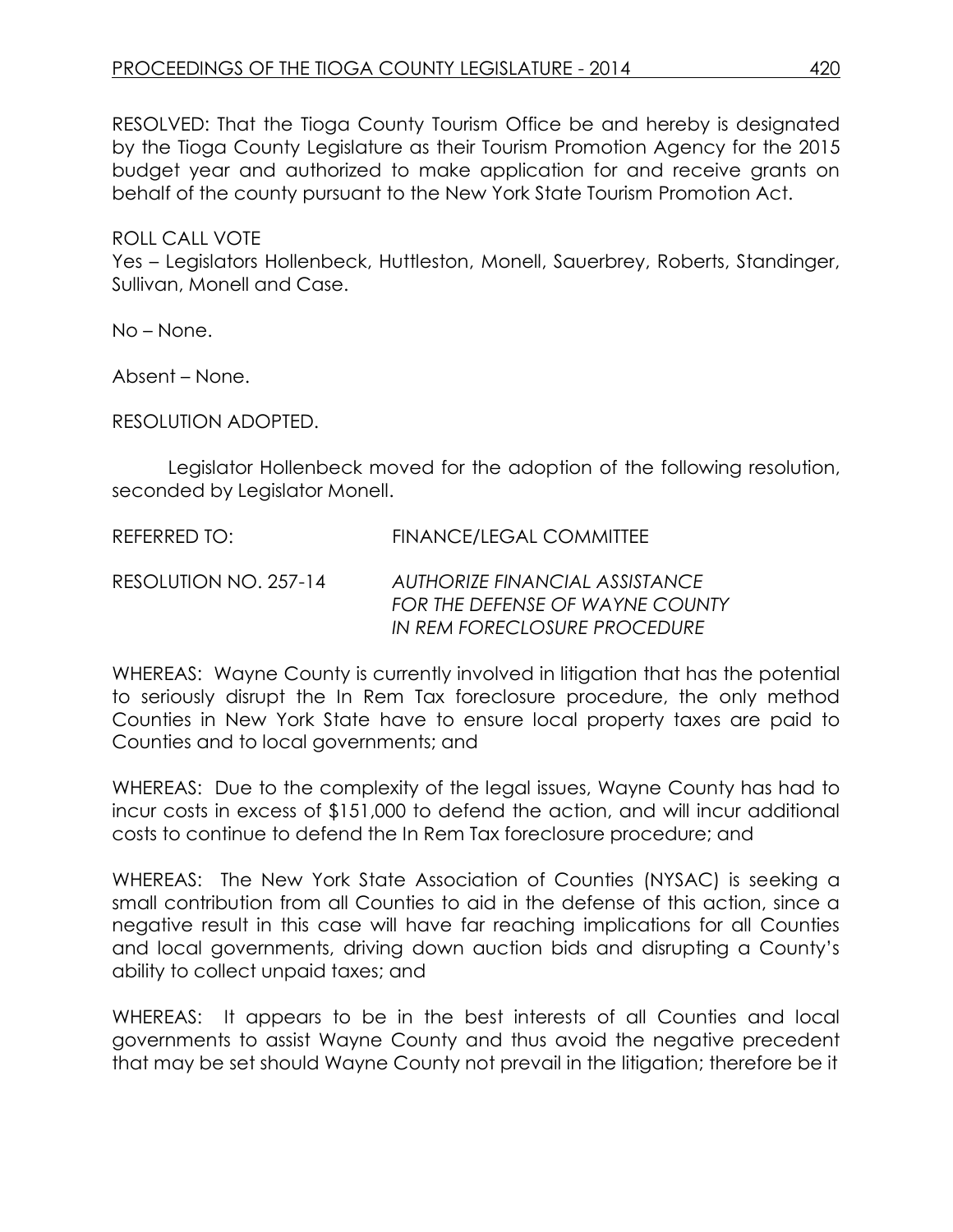RESOLVED: That the Tioga County Legislature does hereby authorize the Tioga County Treasurer to contribute \$2000.00 to the fund established by NYSAC to assist Wayne County to pay its defense and/or appeal costs in this precedent setting litigation, such funds to be paid out of Treasurer Account A1325.40-140.

ROLL CALL VOTE Yes – Legislators Hollenbeck, Huttleston, Monell, Sauerbrey, Standinger, Sullivan, Monell and Case.

No – None.

Absent – Legislator Roberts.

RESOLUTION ADOPTED.

Legislator Hollenbeck moved for the adoption of the following resolution, seconded by Legislator Sullivan.

REFERRED TO: FINANCE COMMITTEE

RESOLUTION NO. 258-14 *AWARD CONTRACT AND FUND PAYMENT FOR MULTI-DEPARTMENTAL DIRECT CHARGE PROJECT*

WHEREAS: Tioga County budgets and distributes shared services costs for Information Technology and Legal department services annually creating a monthly chargeback to numerous other departments; and

WHEREAS: The Legal Department and Information Technology spend a significant amount of resources, time tracking, reporting and billing back the departments; and

WHEREAS: The allocation of the time and costs is necessary for the annual Cost Allocation Plan, to capture and enhance county revenues for claim reimbursement of State or Federal Aid; and

WHEREAS: The Office of State Comptrollers' performed an audit and cited deficiencies in the direct billable amounts, established rates, compliance with cooperative agreements and insufficient supporting documentation for the chargebacks to internal departments; and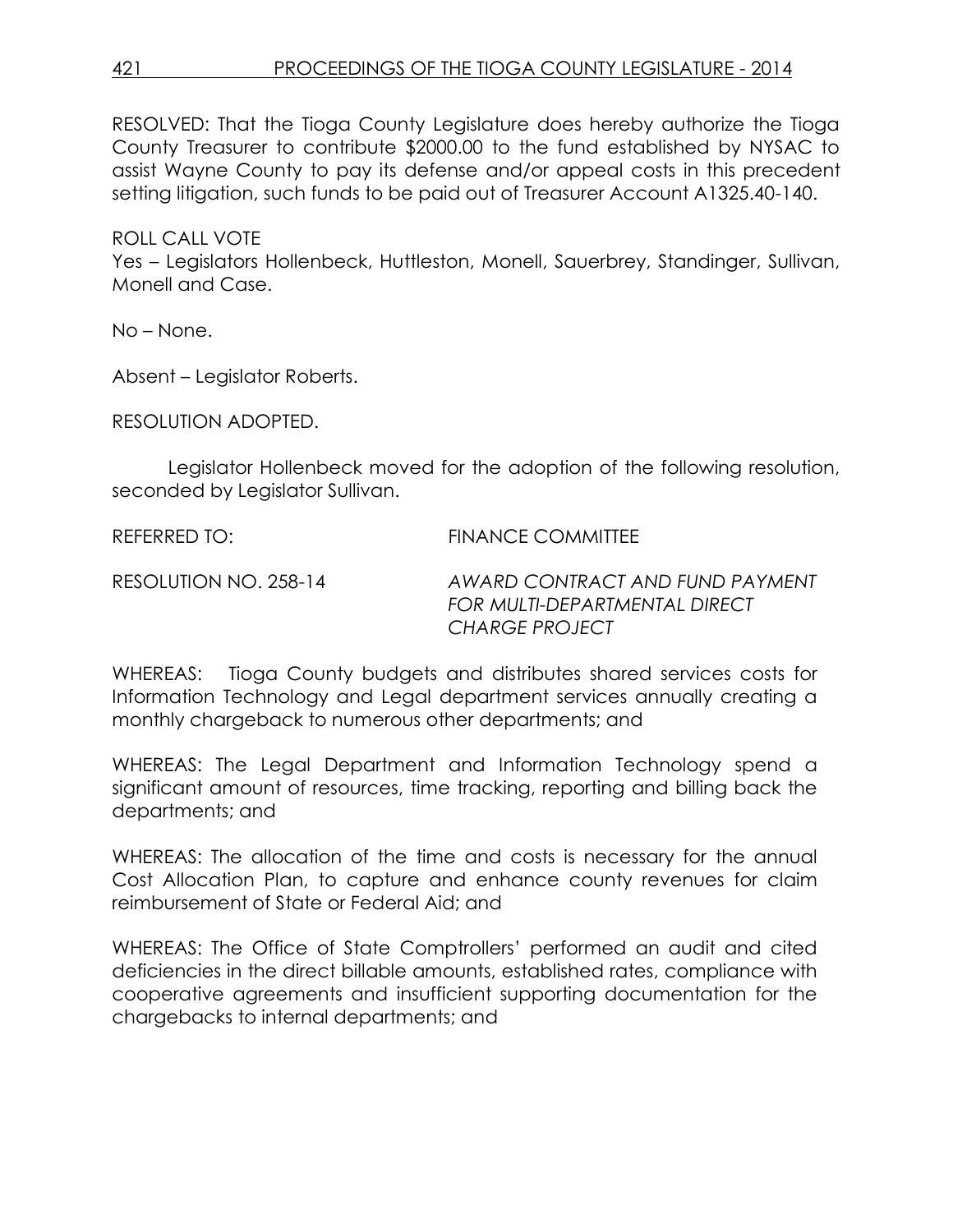WHEREAS: Venesky & Company presented a proposal to provide professional services to standardize the direct billing process for Information Technology, Legal, Communications and the Sheriff's Department relevant to all reimbursable departments including the preparation of cooperative agreements; and

WHEREAS: Information Technology Communication Services, Legal, Treasurer, Sheriff, DSS, Public Health, Mental Health desire a streamlined, efficient and compliant direct bill model process; therefore be it

RESOLVED: That the Tioga County Treasurer be authorized to enter into an agreement with Venesky and Company and to fund the proposed Multi-Departmental Direct Charge Models, professional services, and project scope and to be funded from the Treasurer's Account A1325.40-140 in the amount of \$9,750.00

## ROLL CALL VOTE

Yes – Legislators Hollenbeck, Huttleston, Monell, Sauerbrey, Roberts, Standinger, Sullivan, Monell and Case.

No – None.

Absent – None.

RESOLUTION ADOPTED.

Legislator Case moved for the adoption of the following resolution, seconded by Legislator Hollenbeck.

REFERRED TO: ED&P COMMITTEE

| RESOLUTION NO. 259-14 | AUTHORIZATION TO EXECUTE      |
|-----------------------|-------------------------------|
|                       | A RETAINER AGREEMENT WITH BaP |
|                       | ARCHITECTURAL SERVICES        |

WHEREAS: The Tioga County Department of Economic Development and Planning is in need of assistance related to the preliminary design and presentation sketches for future development of land and building at the ESite located on 434 in Owego; and

WHEREAS: The Tioga County Department of Economic Development and Planning wishes to retain the services of BaP Architectural Services to provide their expertise in providing said documentation; and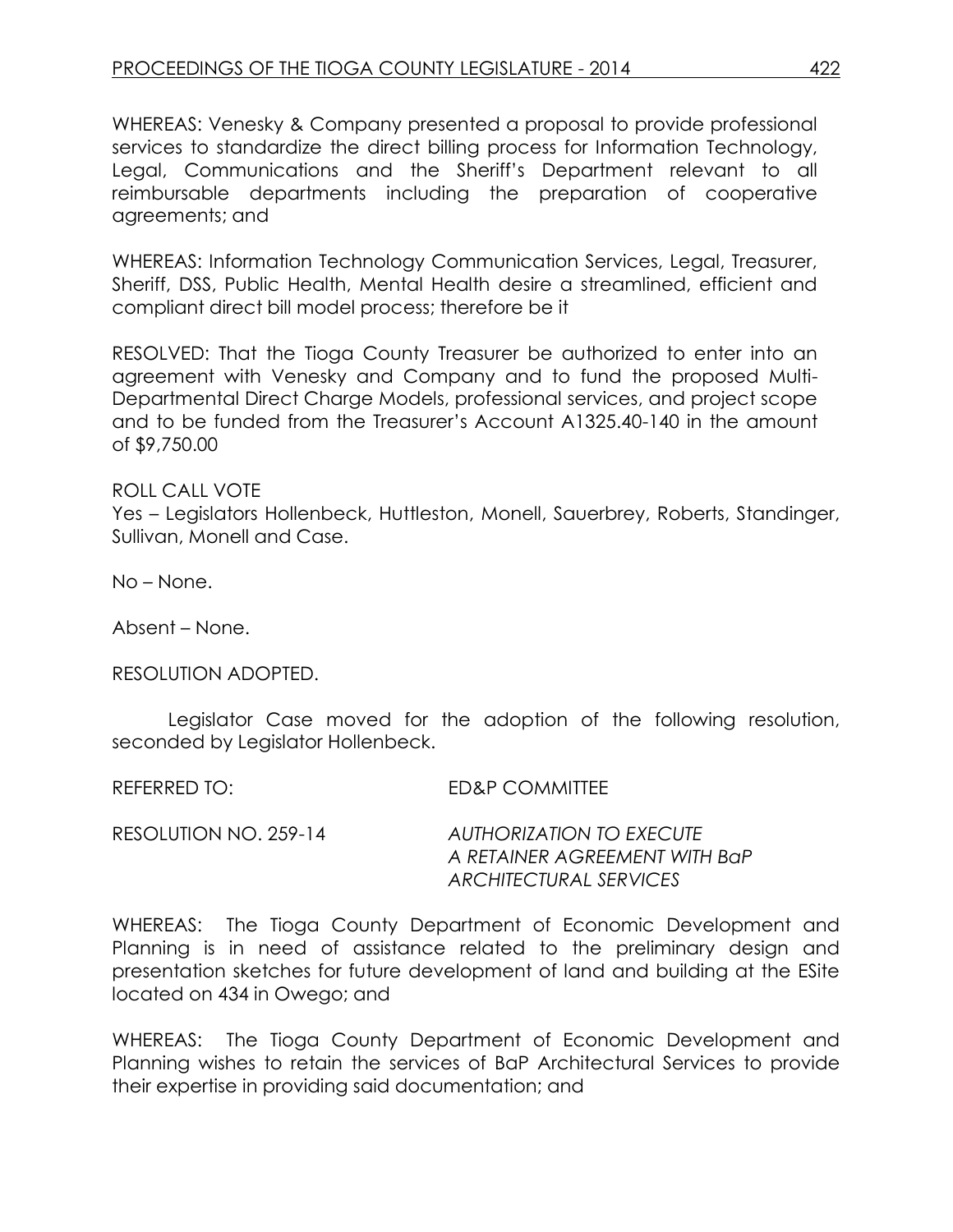WHEREAS: BaP Architectural Services has set forth the services they will provide in a project proposal letter; and

WHEREAS: Payment for the services of BaP Architectural Services will be taken from Economic Development & Planning Contracting Services Account No. 6422.40-140; now therefore be it

RESOLVED: That the Tioga County Legislature hereby authorizes the Legislative Chair to sign said engagement letter from BaP Architectural Services for said services at a cost not to exceed \$5,000.

ROLL CALL VOTE

Yes – Legislators Hollenbeck, Monell, Sauerbrey, Standinger, Monell and Case.

No – Legislators Huttleston, Roberts and Sullivan.

Absent – None.

RESOLUTION ADOPTED.

Legislator Hollenbeck moved for the adoption of the following resolution, seconded by Legislator Case.

| REFERRED TO:          | LEGAL/FINANCE COMMITTEE<br>PERSONNEL COMMITTEE                |
|-----------------------|---------------------------------------------------------------|
| RESOLUTION NO. 260-14 | AUTHORIZE RETAINER AGREEMENT<br><b>FOR PERSONNEL SERVICES</b> |

WHEREAS: The hiring of outside counsel appears to be necessary and appropriate for comprehensive personnel services; and

WHEREAS: The law firm of Roemer, Wallens, Gold & Mineaux LLP has proposed a retainer agreement to provide Tioga County with said comprehensive personnel services; therefore be it

RESOLVED: That the Chair of the Tioga County Legislature is authorized to execute a retainer agreement with the law firm of Roemer, Wallens, Gold & Mineaux LLP, retaining their services from January 1, 2015 through December 31, 2017 for comprehensive personnel services as set forth in said retainer agreement.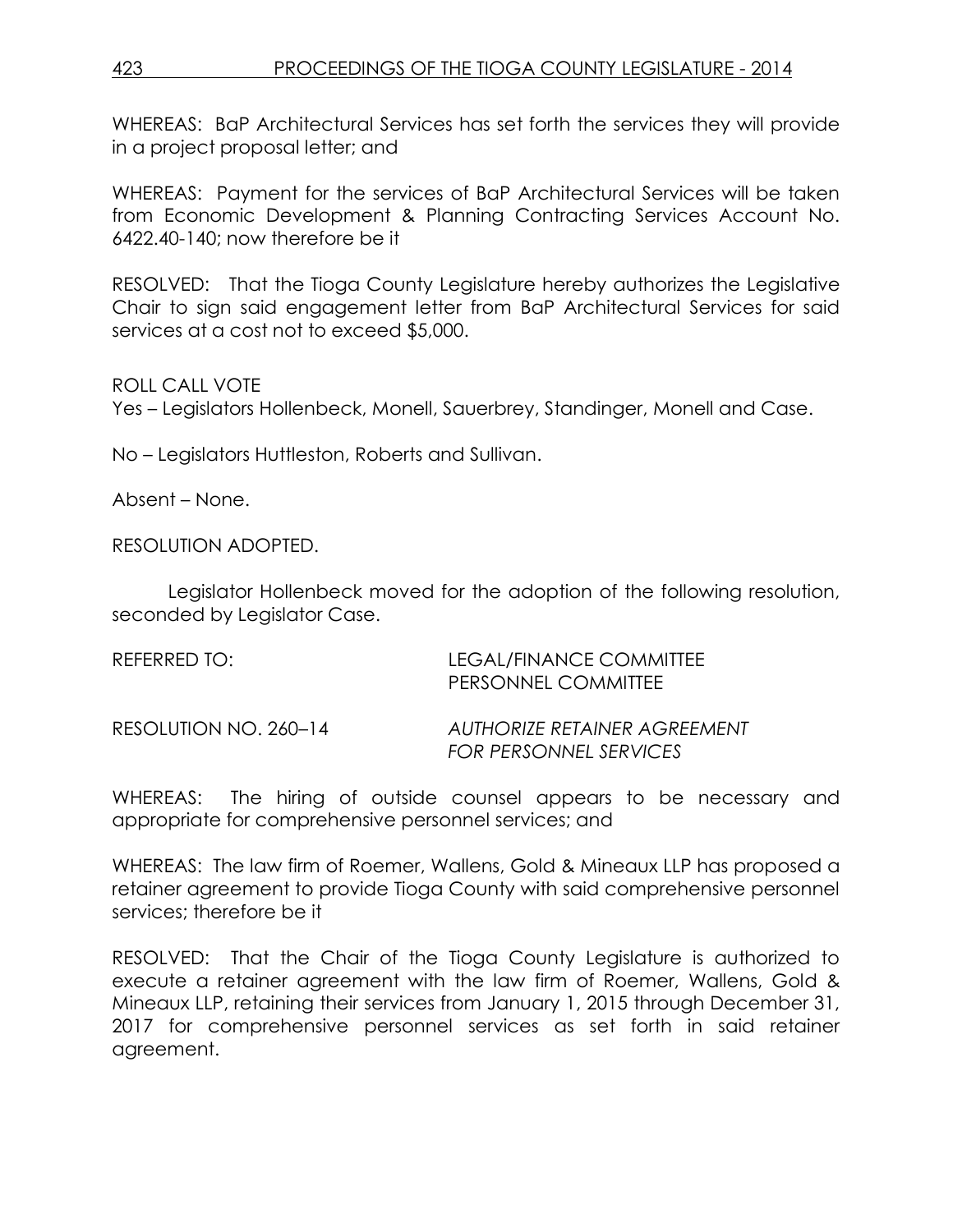Yes – Legislators Hollenbeck, Huttleston, Monell, Sauerbrey, Roberts, Standinger, Sullivan, Monell and Case.

No – None.

Absent – None.

RESOLUTION ADOPTED.

Legislator Monell moved for the adoption of the following resolution, seconded by Legislator Hollenbeck.

| <b>REFERRED TO:</b> | PERSONNEL COMMITTEE |
|---------------------|---------------------|

RESOLUTION NO. 261-14 *AUTHORIZE PURCHASE OF SPECIFIC EXCESS AND EMPLOYERS' LIABILITY INSURANCE FOR WORKERS' COMPENSATION PROGRAM*

WHEREAS: The Tioga County Self-Insurance Plan's excess insurance policy and employers' liability insurance policy expires December 31, 2014; and

WHEREAS: The Tioga County Self-Insurance Plan by-laws allow the committee to purchase excess or catastrophic insurance; and

WHEREAS: The continuance of both excess and employers' liability insurance policies help to limit exposure to the Tioga County Self-Insurance Plan; therefore be it

RESOLVED: That the Tioga County Legislature authorizes the purchase of specific excess insurance and employers' liability insurance, subject to review by the County Attorney, from an A- Rated or better insurance company for the period of January 1, 2015 through December 31, 2015 to be paid for out of the 2015 Tioga County Self-Insurance budget account S1722.40.

#### ROLL CALL VOTE

Yes – Legislators Hollenbeck, Huttleston, Monell, Sauerbrey, Roberts, Standinger, Sullivan, Monell and Case.

No – None.

Absent – None.

RESOLUTION ADOPTED.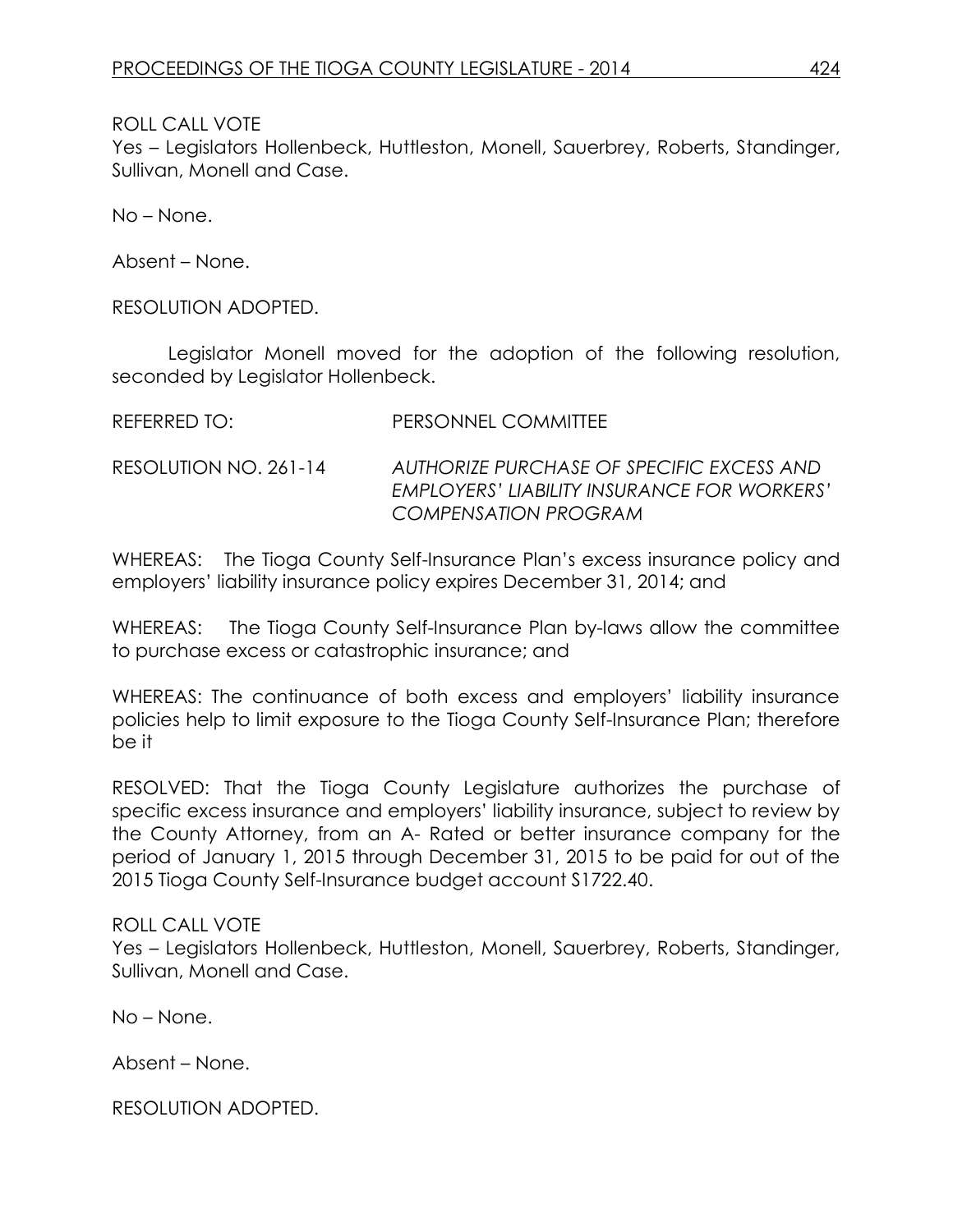Legislator Monell moved for the adoption of the following resolution, seconded by Legislator Hollenbeck.

| INLI LINNLU TU.       | T LIVJOHNINEL CONVIDUTEL                                                                                                       |
|-----------------------|--------------------------------------------------------------------------------------------------------------------------------|
| RESOLUTION NO. 262-14 | CONTRACT WITH LIFETIME BENEFIT SOLUTIONS,<br>INC. TO ADMINISTER FLEXIBLE SPENDING AND<br>HEALTH REIMBURSEMENT ACCOUNT PROGRAMS |
|                       |                                                                                                                                |

REFERRED TO: PERSONNEL COMMITTEE

WHEREAS: Tioga County currently uses the services of Lifetime Benefit Solutions, Inc., formerly named EBS-RMSCO, Inc., to administer Tioga County's flexiblespending and health reimbursement account programs; and

WHEREAS: Life-time Benefit Solutions, Inc. has submitted a new contract to continue administering said programs and conduct all required compliance testing services; and

WHEREAS: The administration cost will be \$4.45 per participant per month for any employees enrolled in the flexible spending and \$4.45 per participant per month for any employees enrolled in the health reimbursement account; and

WHEREAS: The Flexible-Spending program is a negotiated benefit for all Tioga County unionized employees; and

WHEREAS: The Health Reimbursement Account is a negotiated benefit for CSEA union employees; and

WHEREAS: Both the employees and the County can save tax dollars on money channeled through the flexible spending program; therefore be it

RESOLVED: That the Tioga County Legislature authorizes the Chair of the Legislature to enter into a contract with Life-time Benefit Solutions, Inc., subject to review by the County Attorney, for the services stated above for the period of January 1, 2015 through December 31, 2015; and be it further

RESOLVED: That Tioga County will continue with the flexible spending card for the period of January 1, 2015 through December 31, 2015; and be it further

RESOLVED: That in compliance with Federal Health Care Reform the maximum annual pledge for the medical flexible spending portion is now \$2,500 for the period of January 1, 2015 through December 31, 2015.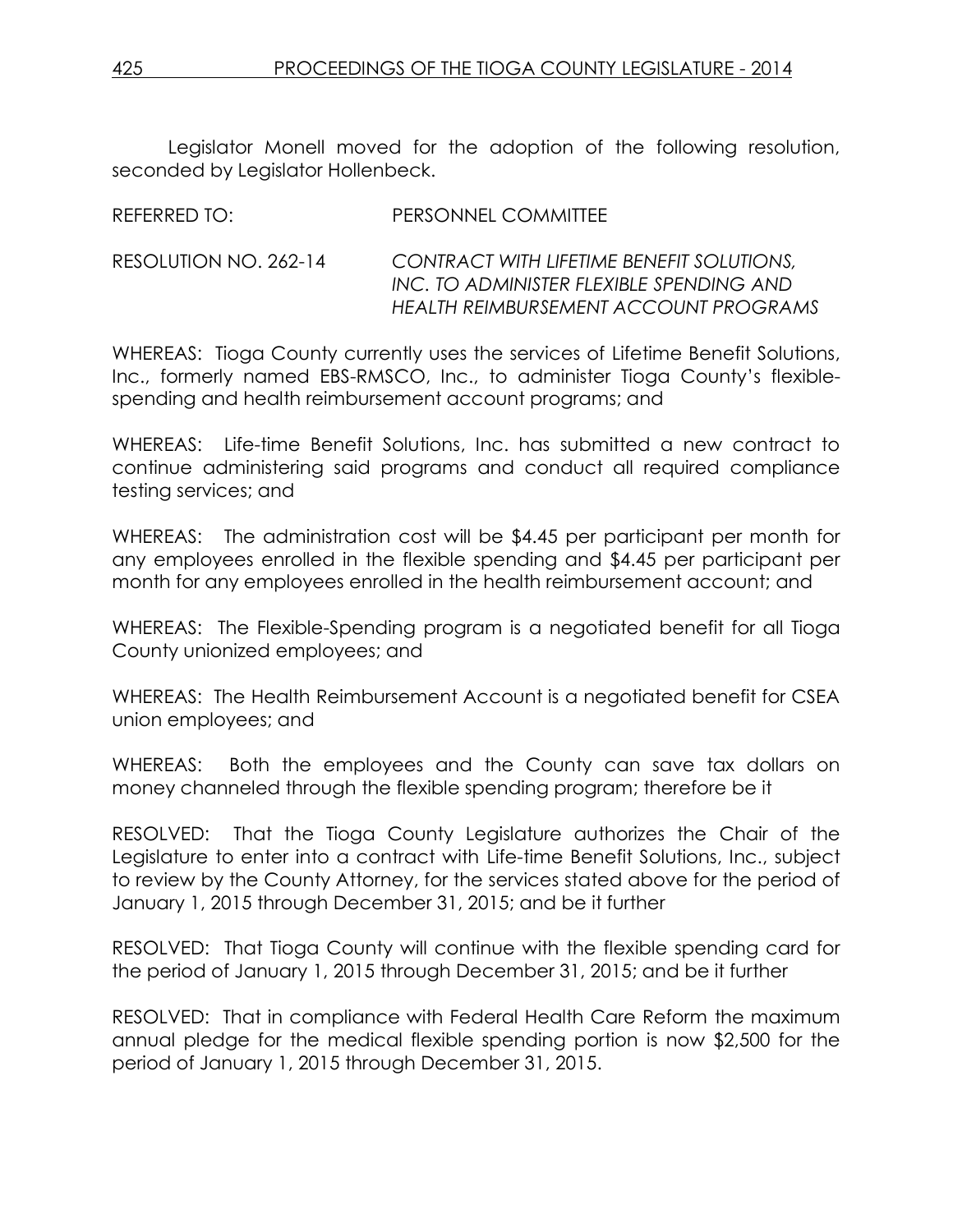Yes – Legislators Hollenbeck, Huttleston, Monell, Sauerbrey, Roberts, Standinger, Sullivan, Monell and Case.

No – None.

Absent – None.

RESOLUTION ADOPTED.

Legislator Monell moved for the adoption of the following resolution, seconded by Legislator Standinger.

| REFERRED TO:          | PERSONNEL COMMITTEE         |
|-----------------------|-----------------------------|
| RESOLUTION NO. 263-14 | CONTRACT WITH ENI FOR       |
|                       | EMPLOYEE ASSISTANCE PROGRAM |

WHEREAS: Tioga County employees are covered under an Employee Assistance Program (EAP) that is currently part of the Tioga County Consolidated Municipal Health Insurance Program (TCCMHIP); and

WHEREAS: The TCCMHIP has ended and the contract with the current EAP provider expires December 31, 2014; and

WHEREAS: The Tioga County Legislature supports the continuation of the EAP program as it is a valuable resource for Tioga County employees; and

WHEREAS: The EAP is a negotiated benefit for CSEA union employees; and

WHEREAS: ENI, a company that has been providing EAP services for over 30 years and who has other NYS public sector clients, has submitted a proposal to provide Tioga County's EAP for 2015; and

WHEREAS: ENI can continue to provide up to 8 in-person counseling sessions for eligible employees and members of their household, along with two hours of training per year, and two hours of critical incident stress debriefing at a lower cost than the current EAP provider; and

WHEREAS: ENI has multiple provider offices within the local region including some in Pennsylvania where employees will be able to obtain services; therefore be it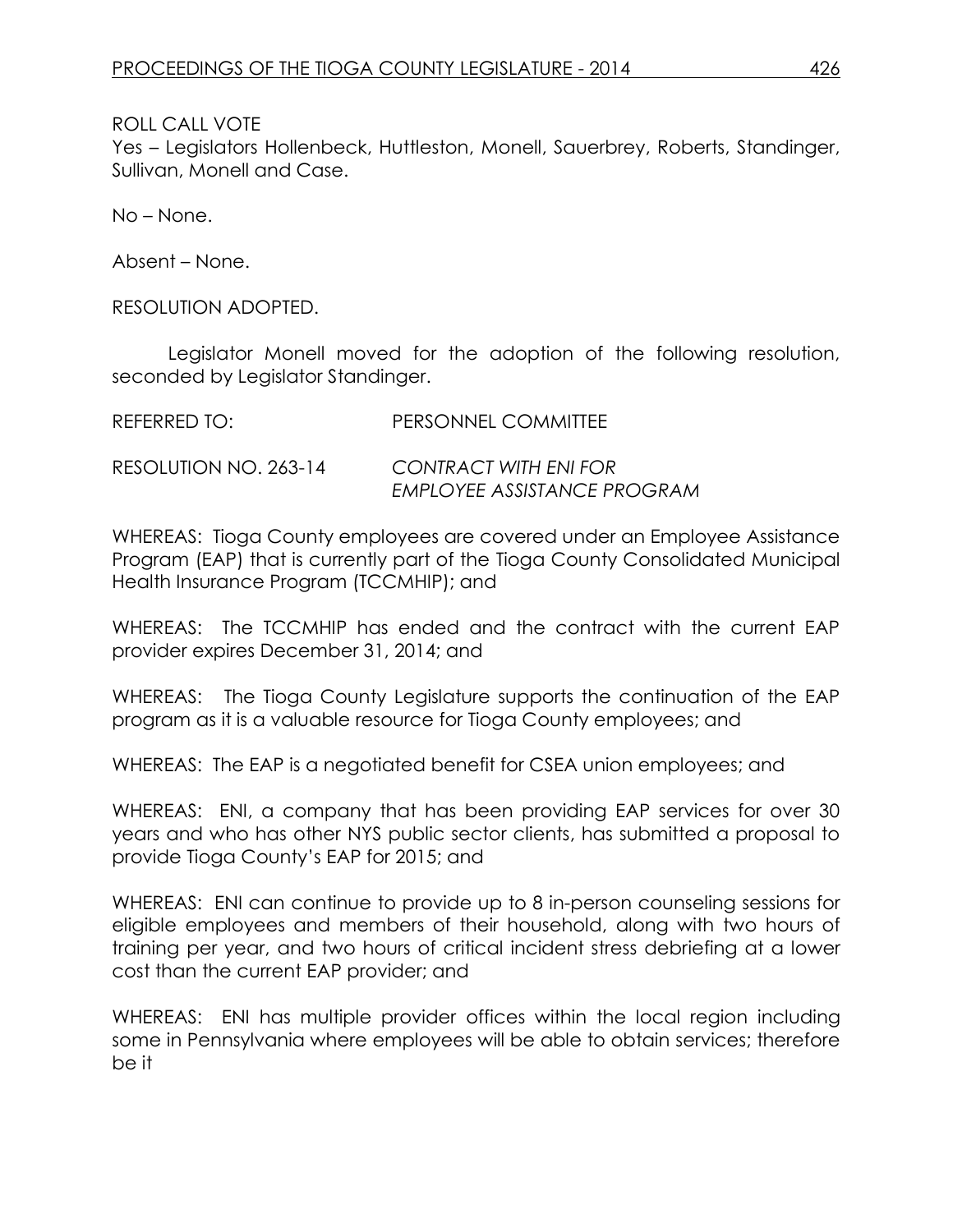RESOLVED: That the Tioga County Legislature authorizes the Chair of the Legislature to enter into a contract with ENI, subject to review by the County Attorney, to administer our Employee Assistance Program for full-time and parttime employees at a cost of \$1.45/per covered employee per month effective January 1, 2015 through December 31, 2015.

ROLL CALL VOTE

Yes – Legislators Hollenbeck, Huttleston, Monell, Sauerbrey, Roberts, Standinger, Sullivan, Monell and Case.

No – None.

Absent – None.

RESOLUTION ADOPTED.

Legislator Monell moved for the adoption of the following resolution, seconded by Legislator Standinger.

REFERRED TO: PERSONNEL COMMITTEE

RESOLUTION NO. 264-14 *AUTHORIZE CONTRACT WITH POMCO GROUP FOR WORKERS' COMPENSATION ADMINISTRATION*

WHEREAS: The Tioga County Self-Insurance Plan has been using the services of POMCO Group, a third-party administrator for our workers' compensation program, since January 1, 2003; and

WHEREAS: POMCO representatives have a dedicated in-house team of supervisors, claims adjusters, case managers, and medical bill auditors that work together to provide effective proactive management on all workers' compensation claims; and

WHEREAS: POMCO communicates with all representatives of the Tioga County Self-Insurance Plan to ensure that cases are handled as desired by the selfinsured employer; and

WHEREAS: POMCO actively works to recoup any medical savings or recover any funds under New York State Workers' Compensation Law on our workers' compensation cases; and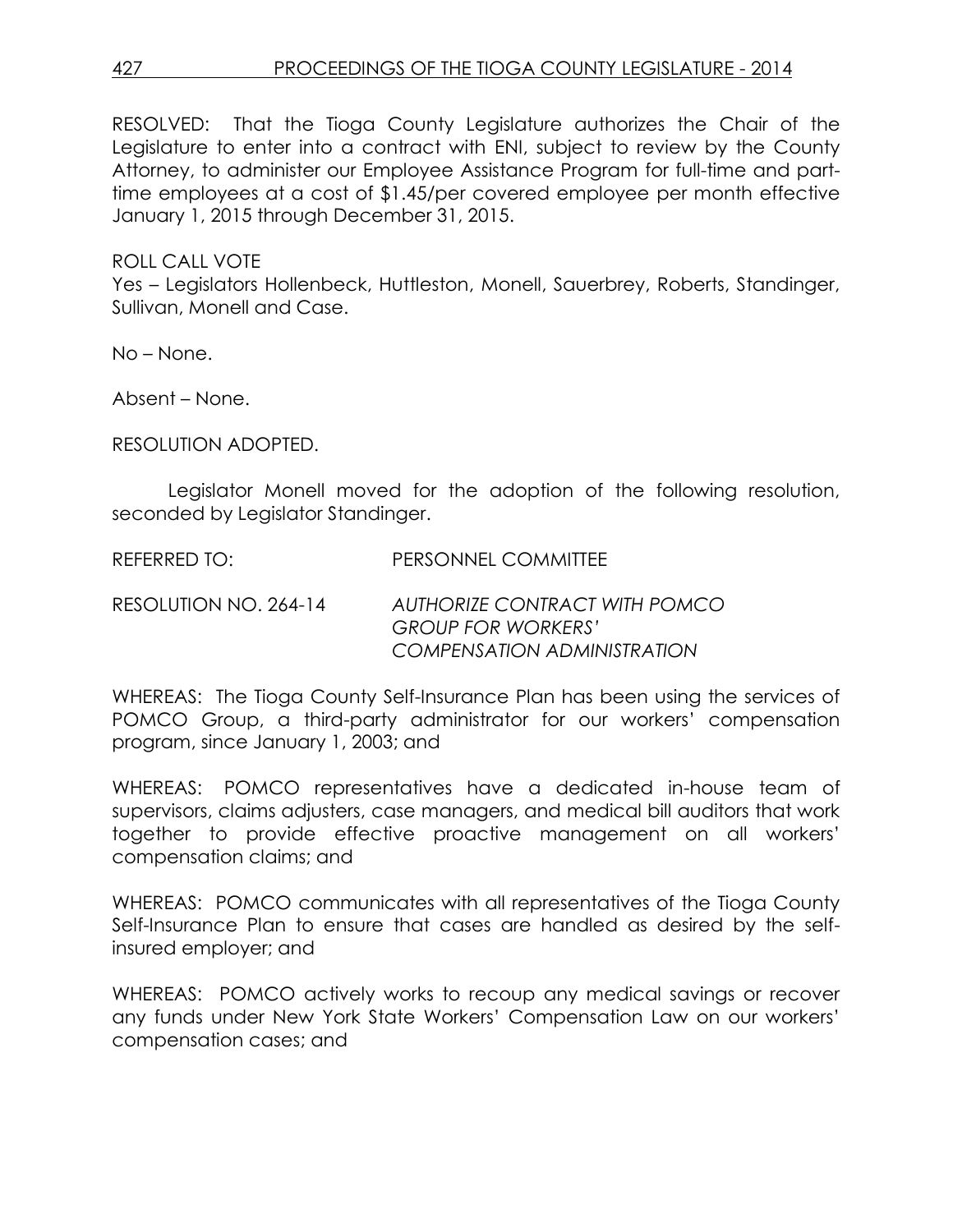WHEREAS: POMCO has submitted a two year contract with no increase in the workers' compensation administration fees from the previous two year contract; and

WHEREAS: The Council of Governments approved at their June 2014 meeting continuing the workers' compensation third-party administrator services with POMCO Group; therefore be it

RESOLVED: That the Tioga County Legislature authorizes the Chair of the Legislature to enter into a two year contract with POMCO Group, subject to review by the County Attorney, to be our third-party administrator for the Tioga County Self Insurance Plan, for the period of January 1, 2015 through December 31, 2016 at a flat per year plan administration, claim handling, and reporting cost of \$19,275.00 for 2015 and \$19,275.00 for 2016.

## ROLL CALL VOTE

Yes – Legislators Hollenbeck, Huttleston, Monell, Sauerbrey, Roberts, Standinger, Sullivan, Monell and Case.

No – None.

Absent – None.

## RESOLUTION ADOPTED.

Legislator Huttleston moved for the adoption of the following resolution, seconded by Legislator Roberts.

| REFERRED TO:          | ADMINISTRATIVE SERVICES COMMITTEE<br>PERSONNEL COMMITTEE |
|-----------------------|----------------------------------------------------------|
| RESOLUTION NO. 265-14 | APPOINTMENT OF REPUBLICAN<br>ELECTION COMMISSIONER       |

WHEREAS: The Chairman of the Republican Party has submitted their recommendation to the Clerk of the Legislature; therefore be it

RESOLVED: That Bernadette M. Toombs be and hereby is appointed Election Commissioner for the Republican Party from January 1, 2015 through December 31, 2016.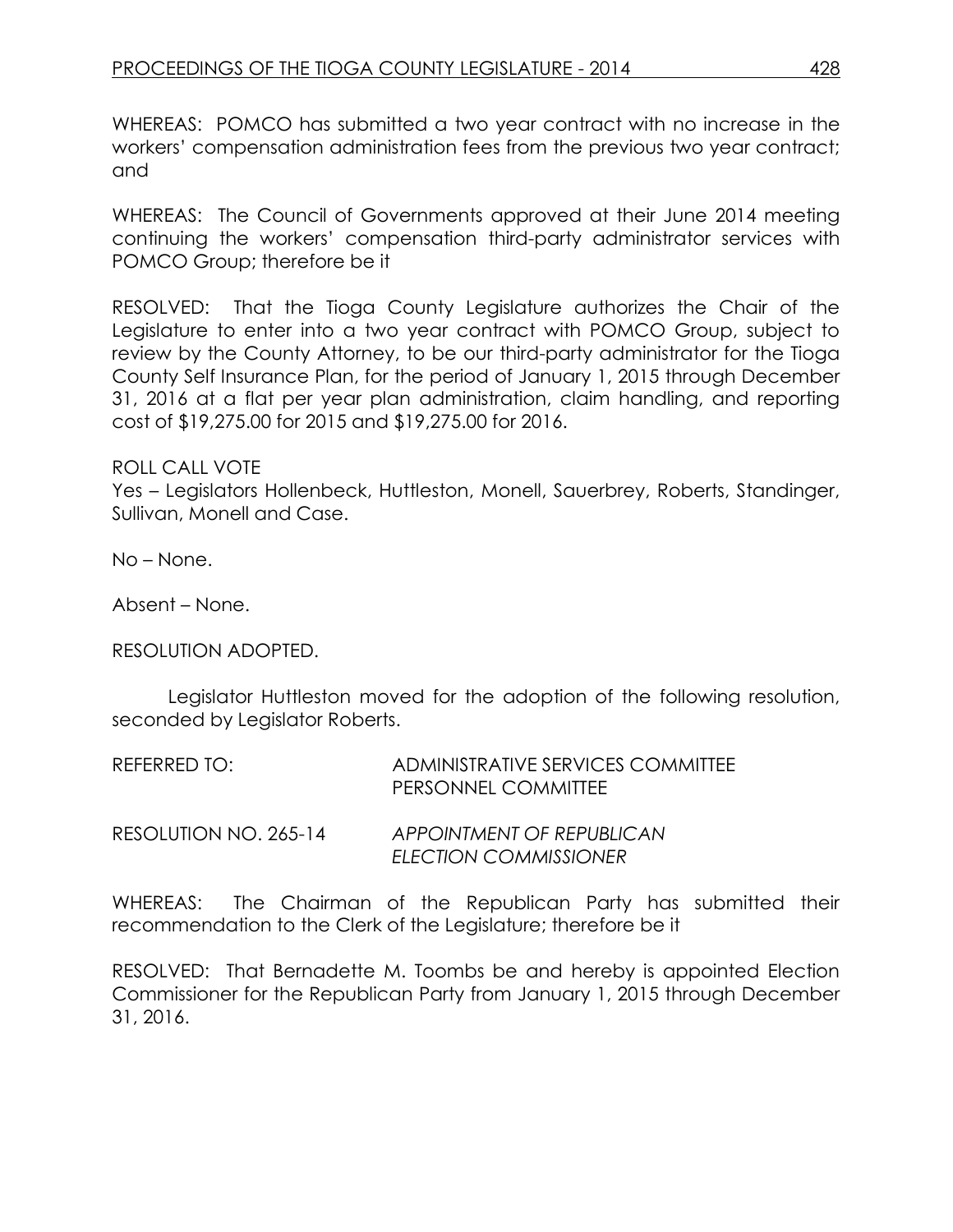Yes – Legislators Hollenbeck, Huttleston, Monell, Sauerbrey, Roberts, Standinger, Sullivan, Monell and Case.

No – None.

Absent – None.

RESOLUTION ADOPTED.

Legislator Monell moved for the adoption of the following resolution, seconded by Legislator Sullivan.

| REFERRED TO:          | FINANCE COMMITTEE<br>PERSONNEL COMMITTEE                                                              |
|-----------------------|-------------------------------------------------------------------------------------------------------|
| RESOLUTION NO. 266-14 | AUTHORIZE CREATION AND FILL OF TEMPORARY<br>FULL-TIME PARALEGAL POSITION<br><i>TREASURER'S OFFICE</i> |

WHEREAS: The current Paralegal in the Treasurer's Office has announced that she will retire on January 28, 2015; and

WHEREAS: The Treasurer would like to begin recruitment efforts in order to hire a replacement prior to the incumbent's retirement to allow for an orientation period; and

WHEREAS: Due to staff changes which occurred earlier in the year, the Treasurer has sufficient funds in his budget to allow for an additional temporary, full-time position; therefore be it

RESOLVED: That the Tioga County Legislature authorizes the creation of a temporary, full-time Paralegal position which the Treasurer may fill on or after December 1, 2014 and employ through January 28, 2015 at a rate of \$20.00 per hour.

Legislator Hollenbeck made a motion to amend the above resolution, seconded by Legislator Roberts and to read as follows:

In the Resolved add the words "at a rate not to exceed \$20.00 per hour".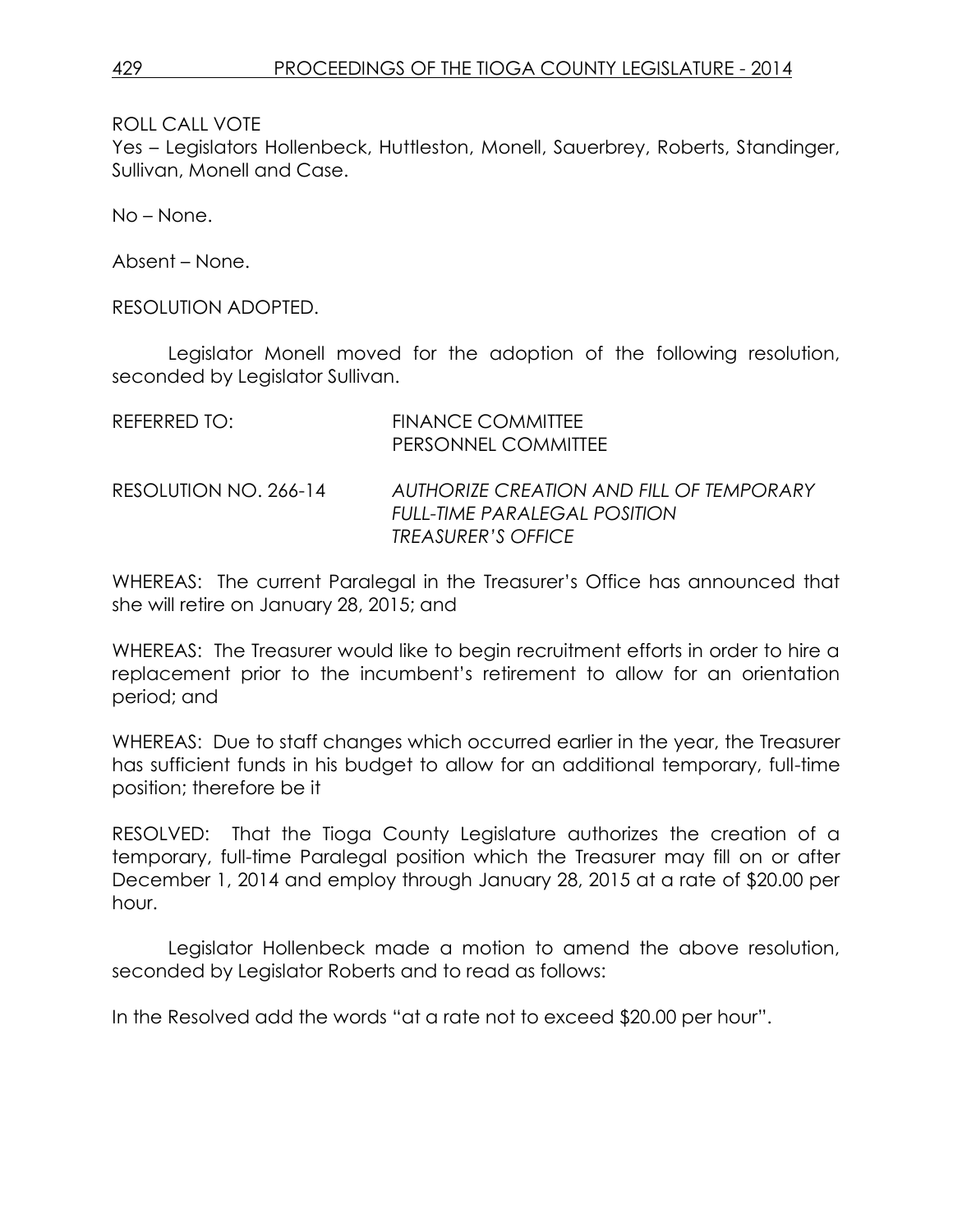## ROLL CALL VOTE ON AMENDMENT

Yes – Legislators Hollenbeck, Huttleston, Monell, Sauerbrey, Roberts, Standinger, Sullivan, Monell and Case.

No – None.

Absent – None.

RESOLUTION ADOPTED.

ROLL CALL VOTE ON RESOLUTION AS AMENDED Yes – Legislators Hollenbeck, Huttleston, Monell, Sauerbrey, Roberts, Standinger, Sullivan, Monell and Case.

No – None.

Absent – None.

RESOLUTION ADOPTED.

Legislator Roberts moved for the adoption of the following resolution, seconded by Legislator Monell.

| REFERRED TO:          | PUBLIC WORKS<br>PERSONNEL                                                    |
|-----------------------|------------------------------------------------------------------------------|
| RESOLUTION NO. 267-14 | RECLASSIFY VACANT MOTOR EQUIPMENT<br><b>OPERATOR III POSITION</b><br>HIGHWAY |

WHEREAS: Legislative approval is required for all position reclassifications; and

WHEREAS: One Motor Equipment Operator (M.E.O.) III position became vacant on July 28, 2014 due to a promotion of an incumbent; and

WHEREAS: The Commissioner of Public Works has determined that his current number of M.E.O. III staff is adequate to perform the work required of the classification; and

WHEREAS: Due to the Legislature's desire to decrease budgetary costs, the Commissioner of Public Works seeks to downgrade the vacant M.E.O. III to an M.E.O. II; therefore be it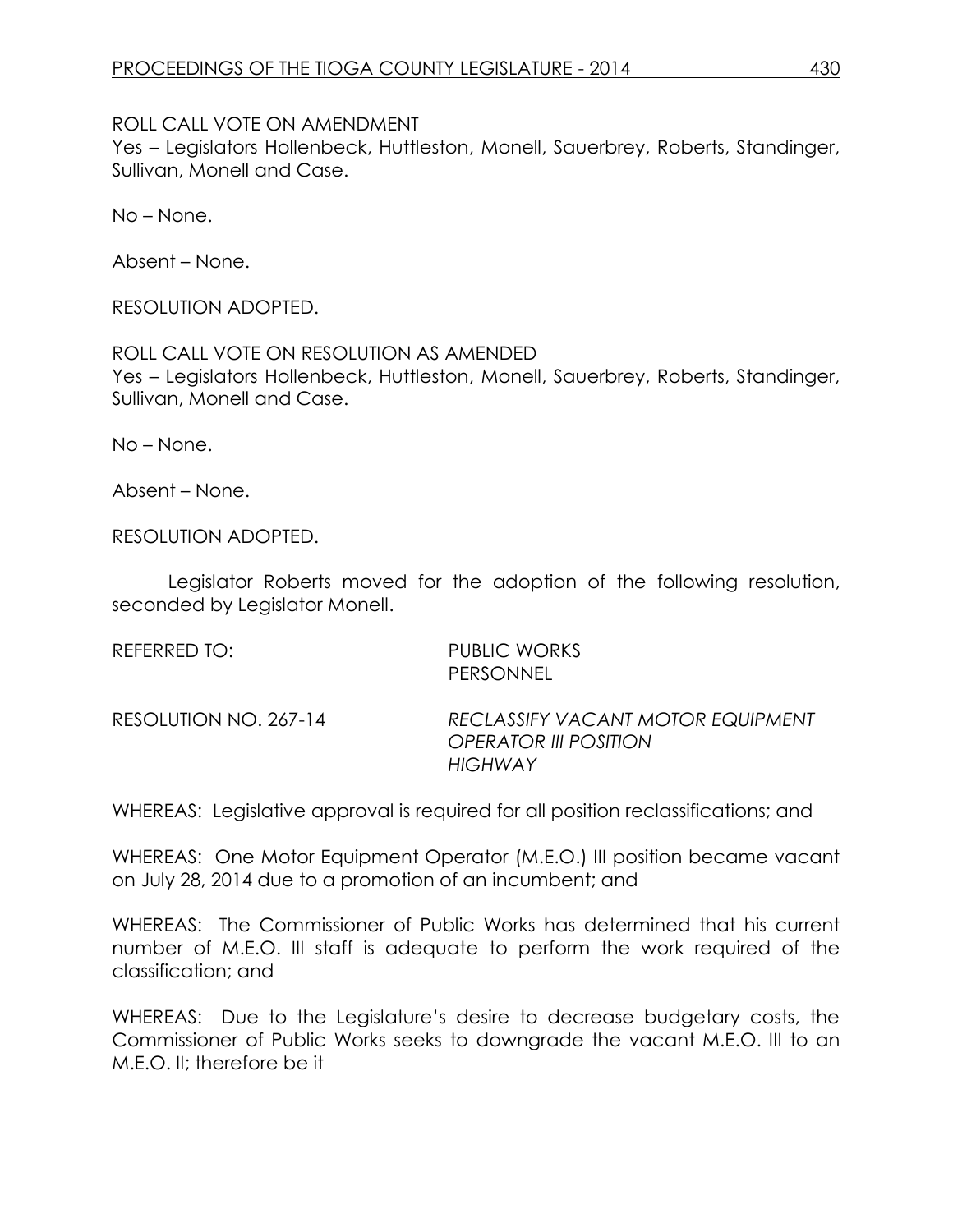RESOLVED: That the Legislature hereby authorizes the reclassification of one vacant full-time M.E.O. III (CSEA Grade 6) to a full-time M.E.O. II (CSEA Grade 7) effective November 12, 2014.

ROLL CALL VOTE

Yes – Legislators Hollenbeck, Huttleston, Monell, Sauerbrey, Roberts, Standinger, Sullivan, Monell and Case.

No – None.

Absent – None.

RESOLUTION ADOPTED.

Legislator Standinger moved for the adoption of the following resolution, seconded by Legislator Sullivan.

REFERRED TO: HEALTH & HUMAN SERVICES COMMITTEE PERSONNEL COMMITTEE RESOLUTION NO. 268–14 *ABOLISH ONE (1) RECORDS MANAGEMENT CLERK POSITION MENTAL HYGIENE DEPARTMENT*

WHEREAS: Legislative approval is required for the abolishment of any position within Tioga County; and

WHEREAS: The Mental Hygiene Department has identified areas to reorganize staff to be more effective and efficient in light of budgetary shortfalls the department is facing; and

WHEREAS: Said reorganization will involve the abolishment of a Records Management Clerk position; therefore be it

RESOLVED: That the Director of Community Services be authorized to abolish one (1), full-time Records Management Clerk position effective at the close of business on December 1, 2014; and be it further

RESOLVED: That the Mental Hygiene Department's 2014 authorized full-time headcount figure will be reduced by 1 (from 39 to 38) effective December 1, 2014.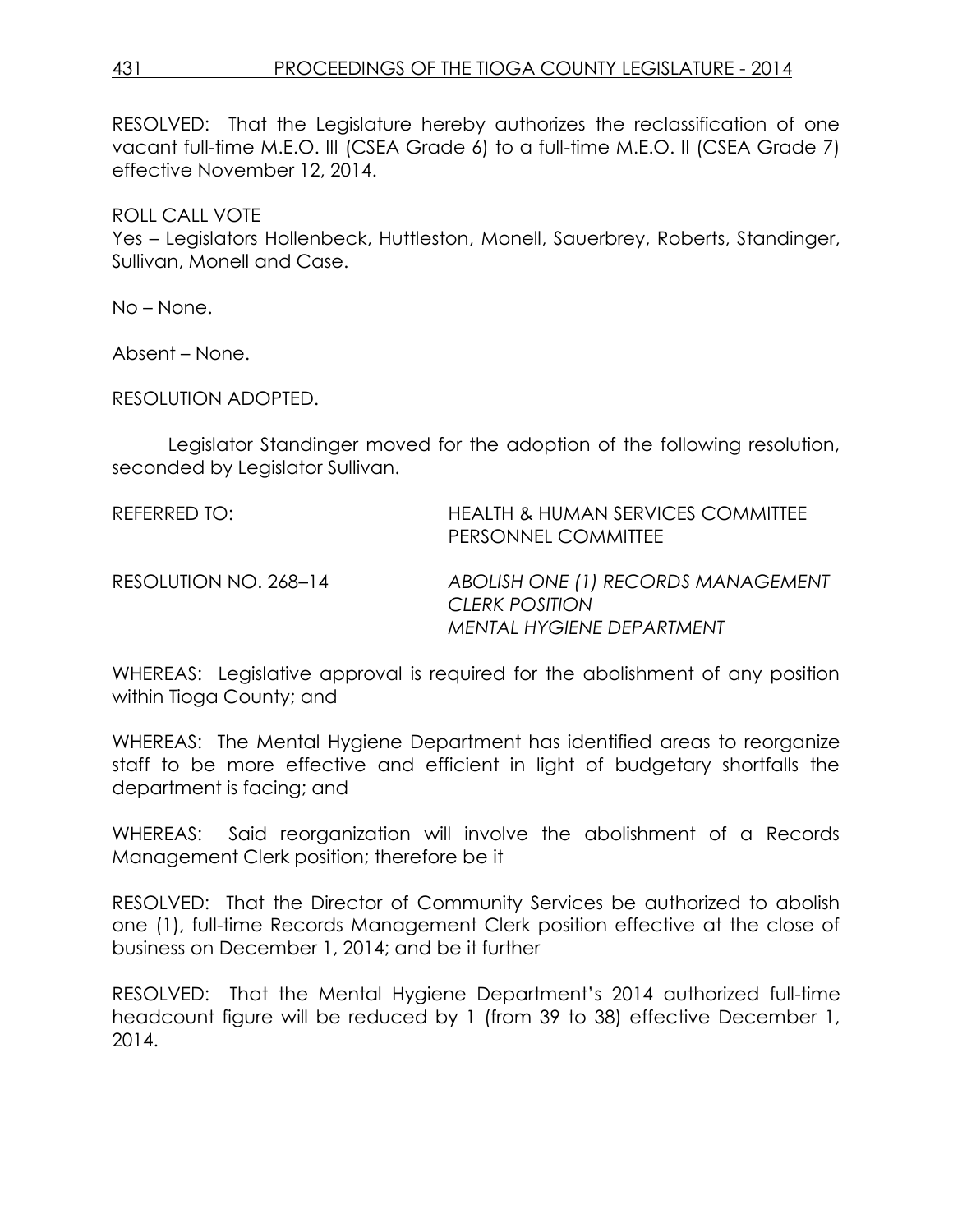Yes – Legislators Hollenbeck, Huttleston, Monell, Sauerbrey, Roberts, Standinger, Sullivan, Monell and Case.

No – None.

Absent – None.

RESOLUTION ADOPTED.

Legislator Hollenbeck moved for the adoption of the following resolution, seconded by Legislator Monell.

| REFERRED TO:          | <b>FINANCE COMMITTEE</b>                                                                |
|-----------------------|-----------------------------------------------------------------------------------------|
| RESOLUTION NO. 269-14 | <b>APPOINT PART-TIME ASSIGNED</b><br>COUNSEL ADMINISTRATOR<br><b>TREASURER'S OFFICE</b> |

WHEREAS: Resolution 346-13 created a part-time Assigned Counsel Administrator position under the Treasurer's Office headcount to administer County Article 18B Assigned Counsel Program and the Indigent Legal Services grant program; and

WHEREAS: As the result of recruitment efforts, a qualified candidate has been identified and is willing to accept this appointment; therefore be it

RESOLVED: That the Tioga County Legislature authorizes the appointment of Irene Graven to fill the part-time position of Assigned Counsel Administrator at an annual, non-union, salary of \$10,000 effective December 1, 2014.

ROLL CALL VOTE

Yes – Legislators Hollenbeck, Huttleston, Monell, Sauerbrey, Roberts, Standinger, Sullivan, Monell and Case.

No – None.

Absent – None.

RESOLUTION ADOPTED.

Legislator Hollenbeck made a motion to have the following late-filed resolution considered, seconded by Legislator Monell and carried.